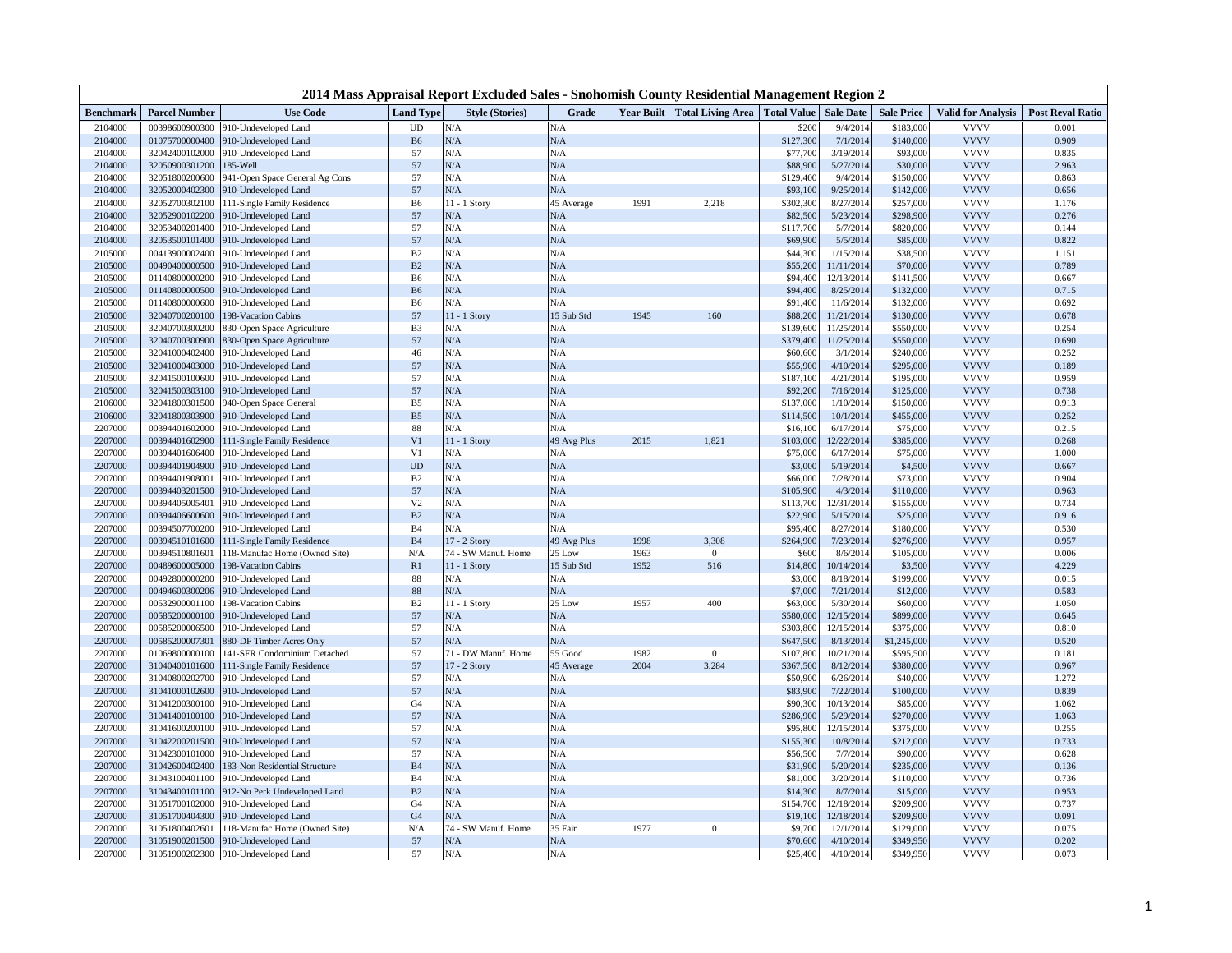| 2014 Mass Appraisal Report Excluded Sales - Snohomish County Residential Management Region 2 |                                  |                                                                 |                     |                                            |                |            |                            |                        |                         |                     |                            |                         |
|----------------------------------------------------------------------------------------------|----------------------------------|-----------------------------------------------------------------|---------------------|--------------------------------------------|----------------|------------|----------------------------|------------------------|-------------------------|---------------------|----------------------------|-------------------------|
| <b>Benchmark</b>                                                                             | <b>Parcel Number</b>             | <b>Use Code</b>                                                 | <b>Land Type</b>    | <b>Style (Stories)</b>                     | Grade          | Year Built | <b>Total Living Area</b>   | <b>Total Value</b>     | <b>Sale Date</b>        | <b>Sale Price</b>   | <b>Valid for Analysis</b>  | <b>Post Reval Ratio</b> |
| 2207001                                                                                      | 00394401002800                   | 112-2 Single Family Residences                                  | W3                  | 11 - 1 Story                               | 25 Low         | 1923       | 918                        | \$398,100              | 9/23/2014               | \$165,552           | <b>VVVV</b>                | 2.405                   |
| 2207001                                                                                      | 00394405004001                   | 910-Undeveloped Land                                            | W <sub>5</sub>      | N/A                                        | N/A            |            |                            | \$223,600              | 7/15/2014               | \$239,000           | <b>VVVV</b>                | 0.936                   |
| 2207863                                                                                      | 00499100105601                   | 912-No Perk Undeveloped Land                                    | L <sub>3</sub>      | N/A                                        | N/A            |            |                            | \$43,700               | 12/11/2014              | \$47,000            | <b>VVVV</b>                | 0.930                   |
| 2207863                                                                                      | 00499100108600                   | 910-Undeveloped Land                                            | L2                  | N/A                                        | N/A            |            |                            | \$88,900               | 9/10/2014               | \$215,000           | <b>VVVV</b>                | 0.413                   |
| 2207874                                                                                      | 00592500000201                   | 910-Undeveloped Land                                            | $\mathop{\rm L{1}}$ | N/A                                        | N/A            |            |                            | \$37,400               | 5/7/2014                | \$325,000           | <b>VVVV</b>                | 0.115                   |
| 2207874                                                                                      | 00629300000800                   | 910-Undeveloped Land                                            | L2                  | N/A                                        | N/A            |            |                            | \$59,400               | 2/6/2014                | \$75,000            | <b>VVVV</b>                | 0.792                   |
| 2207885                                                                                      | 00490900003700                   | 910-Undeveloped Land                                            | L <sub>3</sub>      | 11 - 1 Story                               | 15 Sub Std     | 1969       | 288                        | \$47,800               | 10/15/2014              | \$200,000           | <b>VVVV</b>                | 0.239                   |
| 2207896                                                                                      | 00480700002402                   | 111-Single Family Residence                                     | 88                  | N/A                                        | N/A            |            |                            | \$1,600                | 5/8/2014                | \$522,000           | <b>VVVV</b>                | 0.003                   |
| 2207901                                                                                      | 00960003010300                   | 119-Manuf Home (MHP)                                            | N/A                 | 71 - DW Manuf. Home                        | 55 Good        | 2006       | $\mathbf{0}$               | \$63,700               | 4/8/2014                | \$29,950            | <b>VVVV</b>                | 2.127                   |
| 2207906                                                                                      | 00960012900300                   | 911-Vacant Site/Mobile Park                                     | N/A                 | N/A                                        | N/A            |            |                            | \$ <sub>6</sub>        | 6/2/2014                | \$58,700            | <b>VVVV</b>                | 0.000                   |
| 2307000                                                                                      | 00532000004200                   | 910-Undeveloped Land                                            | 57                  | $\rm N/A$                                  | $\rm N/A$      |            |                            | \$66,700               | 11/18/2014              | \$75,000            | <b>VVVV</b>                | 0.889                   |
| 2307000                                                                                      | 30040100100800                   | 910-Undeveloped Land                                            | 57                  | N/A                                        | N/A            |            |                            | \$60,10                | 4/21/2014               | \$34,100            | <b>VVVV</b>                | 1.762                   |
| 2307000                                                                                      | 30050500202700                   | 910-Undeveloped Land                                            | 65                  | N/A                                        | N/A            |            |                            | \$300                  | 8/25/2014               | \$325,000           | <b>VVVV</b>                | 0.001                   |
| 2307000                                                                                      | 30050500202900                   | 910-Undeveloped Land                                            | 65                  | N/A                                        | N/A            |            |                            | \$30                   | 8/25/2014               | \$325,000           | <b>VVVV</b>                | 0.001                   |
| 2307000                                                                                      | 30050500203000                   | 910-Undeveloped Land                                            | 65                  | N/A                                        | N/A            |            |                            | \$700                  | 8/25/2014               | \$325,000           | <b>VVVV</b>                | 0.002                   |
| 2307000                                                                                      | 30050600201100                   | 910-Undeveloped Land                                            | B <sub>3</sub>      | N/A                                        | N/A            |            |                            | \$121,500              | 3/27/2014               | \$150,000           | <b>VVVV</b>                | 0.810                   |
| 2307000                                                                                      | 30050600300500                   | 940-Open Space General                                          | 57                  | N/A                                        | N/A            |            |                            | \$129,800              | 4/28/2014               | \$320,000           | <b>VVVV</b>                | 0.406                   |
| 2307000                                                                                      | 30050600300900                   | 910-Undeveloped Land                                            | 57                  | N/A                                        | N/A            |            |                            | \$11,000               | 4/28/2014               | \$320,000           | <b>VVVV</b>                | 0.034                   |
| 2314000                                                                                      | 00547700001601                   | 111-Single Family Residence                                     | 46                  | 11 - 1 Story                               | 15 Sub Std     | 1940       | 252                        | \$70,100               | 2/21/2014               | \$300,000           | <b>VVVV</b>                | 0.234                   |
| 2314000                                                                                      | 00600900500001                   | 910-Undeveloped Land                                            | 88                  | ${\rm N/A}$                                | N/A            |            |                            | \$300                  | 10/22/2014              | \$300,000           | <b>VVVV</b>                | 0.001                   |
| 2314000                                                                                      | 30040600101400                   | 910-Undeveloped Land                                            | B <sub>4</sub>      | N/A                                        | $\rm N/A$      |            |                            | \$83,000               | 9/10/2014               | \$90,000            | <b>VVVV</b>                | 0.922                   |
| 2314000                                                                                      | 30040600200200                   | 910-Undeveloped Land                                            | 57                  | N/A                                        | N/A            |            |                            | \$69,800               | 3/6/2014                | \$750,000           | <b>VVVV</b>                | 0.093                   |
| 2314000                                                                                      | 30040800400101                   | 118-Manufac Home (Owned Site)                                   | N/A                 | 74 - SW Manuf. Home                        | 35 Fair        | 1982       | $\overline{0}$             | \$0                    | 11/14/2014              | \$89,000            | <b>VVVV</b>                | 0.000                   |
| 2314001                                                                                      | 00970000005000                   | 117-Manufac Home (Leased Site)                                  | N/A                 | 74 - SW Manuf. Home                        | 55 Good        | 2001       | $\Omega$<br>$\theta$       | $$^{5$                 | 7/11/2014               | \$10,000            | <b>VVVV</b>                | 0.000                   |
| 2314001                                                                                      | 00970000009600                   | 117-Manufac Home (Leased Site)                                  | N/A                 | 74 - SW Manuf. Home                        | 55 Good        | 1997       |                            | \$0                    | 5/10/2014               | \$17,000            | <b>VVVV</b>                | 0.000                   |
| 2314001                                                                                      | 00970000014000                   | 117-Manufac Home (Leased Site)                                  | N/A                 | 74 - SW Manuf. Home                        | 65 Very Good   | 1999       | $\overline{0}$             | \$0                    | 6/13/2014               | \$17,000            | <b>VVVV</b><br><b>VVVV</b> | 0.000                   |
| 2314001                                                                                      | 00970000024100                   | 117-Manufac Home (Leased Site)                                  | N/A                 | 74 - SW Manuf. Home                        | 55 Good        | 1998       | $\overline{0}$             | \$0                    | 8/23/2014               | \$15,600            |                            | 0.000                   |
| 2314001                                                                                      | 00970000027400                   | 117-Manufac Home (Leased Site)                                  | N/A                 | 74 - SW Manuf. Home                        | 55 Good        | 1987       | $\theta$                   | $$^{0}$                | 9/27/2014               | \$12,800            | <b>VVVV</b>                | 0.000                   |
| 2314001                                                                                      | 00970000028400                   | 117-Manufac Home (Leased Site)                                  | N/A                 | 74 - SW Manuf. Home                        | 55 Good        | 1987       | $\overline{0}$             | \$ <sub>6</sub><br>\$0 | 8/16/2014               | \$15,200            | <b>VVVV</b><br><b>VVVV</b> | 0.000                   |
| 2314001                                                                                      | 00970000037100                   | 117-Manufac Home (Leased Site)                                  | N/A                 | 74 - SW Manuf. Home                        | 45 Average     | 1978       | $\theta$<br>$\overline{0}$ |                        | 10/3/2014               | \$7,400             |                            | 0.000                   |
| 2314001<br>2314001                                                                           | 00970000042300                   | 117-Manufac Home (Leased Site)                                  | N/A<br>N/A          | 74 - SW Manuf. Home<br>N/A                 | 55 Good<br>N/A | 1987       |                            | \$0<br>\$ <sub>6</sub> | 11/24/2014<br>7/15/2014 | \$16,200<br>\$6,500 | <b>VVVV</b><br><b>VVVV</b> | 0.000<br>0.000          |
| 2314001                                                                                      | 00970000043900<br>00970000044700 | 183-Non Residential Structure<br>117-Manufac Home (Leased Site) |                     |                                            | 65 Very Good   | 2000       | $\overline{0}$             | \$0                    | 8/7/2014                | \$20,100            | <b>VVVV</b>                | 0.000                   |
| 2314001                                                                                      | 00970000046900                   | 117-Manufac Home (Leased Site)                                  | N/A<br>N/A          | 74 - SW Manuf. Home<br>74 - SW Manuf. Home | 55 Good        | 1985       | $\theta$                   | $$^{5$                 | 3/15/2014               | \$11,000            | <b>VVVV</b>                | 0.000                   |
| 2314001                                                                                      | 00970000050600                   | 117-Manufac Home (Leased Site)                                  | N/A                 | 74 - SW Manuf. Home                        | 55 Good        | 1988       | $\overline{0}$             | \$0                    | 9/15/2014               | \$10,000            | <b>VVVV</b>                | 0.000                   |
| 2314001                                                                                      | 00970000073500                   | 117-Manufac Home (Leased Site)                                  | N/A                 | 74 - SW Manuf. Home                        | 55 Good        | 2000       | $\theta$                   | $$^{0}$                | 2/14/2014               | \$17,900            | <b>VVVV</b>                | 0.000                   |
| 2314001                                                                                      | 00970000077900                   | 117-Manufac Home (Leased Site)                                  | N/A                 | 74 - SW Manuf. Home                        | 45 Average     | 1984       | $\overline{0}$             | \$ <sub>6</sub>        | 4/22/2014               | \$10,500            | <b>VVVV</b>                | 0.000                   |
| 2314001                                                                                      | 00970000078300                   | 183-Non Residential Structure                                   | N/A                 | ${\rm N/A}$                                | N/A            |            |                            | $$^{0}$                | 5/24/2014               | \$5,200             | <b>VVVV</b>                | 0.000                   |
| 2314001                                                                                      | 00970000085300                   | 117-Manufac Home (Leased Site)                                  | N/A                 | 74 - SW Manuf. Home                        | 55 Good        | 1986       | $\mathbf{0}$               | \$ <sub>6</sub>        | 2/25/2014               | \$10,300            | <b>VVVV</b>                | 0.000                   |
| 2314001                                                                                      | 00970000087800                   | 183-Non Residential Structure                                   | N/A                 | N/A                                        | N/A            |            |                            | \$0                    | 5/17/2014               | \$4,200             | <b>VVVV</b>                | 0.000                   |
| 2314001                                                                                      | 00970000088300                   | 117-Manufac Home (Leased Site)                                  | N/A                 | 74 - SW Manuf. Home                        | 55 Good        | 2000       | $\bf{0}$                   | \$0                    | 1/24/2014               | \$16,300            | <b>VVVV</b>                | 0.000                   |
| 2314001                                                                                      | 00970000102500                   | 117-Manufac Home (Leased Site)                                  | N/A                 | 74 - SW Manuf. Home                        | 45 Average     | 1995       | 339                        | \$0                    | 4/14/2014               | \$15,300            | <b>VVVV</b>                | 0.000                   |
| 2314001                                                                                      | 00970000103500                   | 117-Manufac Home (Leased Site)                                  | N/A                 | 74 - SW Manuf. Home                        | 55 Good        | 1987       | $\overline{0}$             | \$0                    | 9/12/2014               | \$13,400            | <b>VVVV</b>                | 0.000                   |
| 2314001                                                                                      | 00970000106300                   | 117-Manufac Home (Leased Site)                                  | N/A                 | 74 - SW Manuf. Home                        | 45 Average     | 1990       | $\boldsymbol{0}$           | \$0                    | 6/12/2014               | \$9,400             | <b>VVVV</b>                | 0.000                   |
| 2314001                                                                                      | 00970000106900                   | 117-Manufac Home (Leased Site)                                  | N/A                 | 74 - SW Manuf. Home                        | 35 Fair        | 1980       | $\overline{0}$             | \$0                    | 1/24/2014               | \$5,000             | <b>VVVV</b>                | 0.000                   |
| 2314001                                                                                      | 00970000109300                   | 117-Manufac Home (Leased Site)                                  | N/A                 | 74 - SW Manuf. Home                        | 35 Fair        | 1979       | $\overline{0}$             | $$^{0}$                | 6/19/2014               | \$9,100             | <b>VVVV</b>                | 0.000                   |
| 2314001                                                                                      | 00970000118400                   | 117-Manufac Home (Leased Site)                                  | N/A                 | 74 - SW Manuf. Home                        | 45 Average     | 1997       | $\overline{0}$             | \$ <sub>6</sub>        | 4/7/2014                | \$10,000            | <b>VVVV</b>                | 0.000                   |
| 2314001                                                                                      | 00970000119800                   | 189-Other Residential                                           | N/A                 | N/A                                        | N/A            |            |                            | $$^{(1)}$$             | 5/22/2014               | \$5,100             | <b>VVVV</b>                | 0.000                   |
| 2314001                                                                                      | 00970000133900                   | 189-Other Residential                                           | N/A                 | N/A                                        | N/A            |            |                            | \$0                    | 8/14/2014               | \$3,600             | <b>VVVV</b>                | 0.000                   |
| 2314001                                                                                      | 00970000136300                   | 184-Septic System                                               | N/A                 | N/A                                        | ${\bf N/A}$    |            |                            | \$0                    | 9/9/2014                | \$4,000             | <b>VVVV</b>                | 0.000                   |
| 2314001                                                                                      | 00970000138600                   | 911-Vacant Site/Mobile Park                                     | N/A                 | $\rm N/A$                                  | N/A            |            |                            | \$0                    | 9/27/2014               | \$10,000            | <b>VVVV</b>                | 0.000                   |
| 2314001                                                                                      | 00970000139800                   | 117-Manufac Home (Leased Site)                                  | N/A                 | 74 - SW Manuf. Home                        | 55 Good        | 1986       | $\boldsymbol{0}$           | \$0                    | 8/14/2014               | \$28,000            | <b>VVVV</b>                | 0.000                   |
| 2314001                                                                                      | 00970000147500                   | 183-Non Residential Structure                                   | N/A                 | N/A                                        | N/A            |            |                            | $$^{0}$                | 8/12/2014               | \$6,000             | <b>VVVV</b>                | 0.000                   |
| 2314001                                                                                      | 00970000150900                   | 17-Manufac Home (Leased Site)                                   | N/A                 | 74 - SW Manuf. Home                        | 55 Good        | 2000       | $\mathbf{0}$               | \$0                    | 8/22/2014               | \$10,400            | <b>VVVV</b>                | 0.000                   |
| 2314001                                                                                      | 00970000176200                   | 117-Manufac Home (Leased Site)                                  | N/A                 | 74 - SW Manuf. Home                        | 55 Good        | 1998       | $\mathbf{0}$               | \$0                    | 10/4/2014               | \$14,500            | <b>VVVV</b>                | 0.000                   |
| 2314001                                                                                      | 00970000176900                   | 183-Non Residential Structure                                   | N/A                 | N/A                                        | N/A            |            |                            | $$^{0}$                | 5/12/2014               | \$7,500             | <b>VVVV</b>                | 0.000                   |
| 2314001                                                                                      | 00970000186600                   | 117-Manufac Home (Leased Site)                                  | N/A                 | 74 - SW Manuf. Home                        | 55 Good        | 1984       | $\overline{0}$             | \$0                    | 4/21/2014               | \$18,000            | <b>VVVV</b>                | 0.000                   |
| 2314001                                                                                      | 00970000197500                   | 117-Manufac Home (Leased Site)                                  | N/A                 | 74 - SW Manuf. Home                        | 55 Good        | 1983       | $\Omega$                   | $$^{0}$                | 3/12/2014               | \$20,000            | <b>VVVV</b>                | 0.000                   |
| 2314001                                                                                      | 00970000198200                   | 117-Manufac Home (Leased Site)                                  | N/A                 | 74 - SW Manuf. Home                        | 65 Very Good   | 1999       | $\overline{0}$             | \$0                    | 8/23/2014               | \$15,000            | <b>VVVV</b>                | 0.000                   |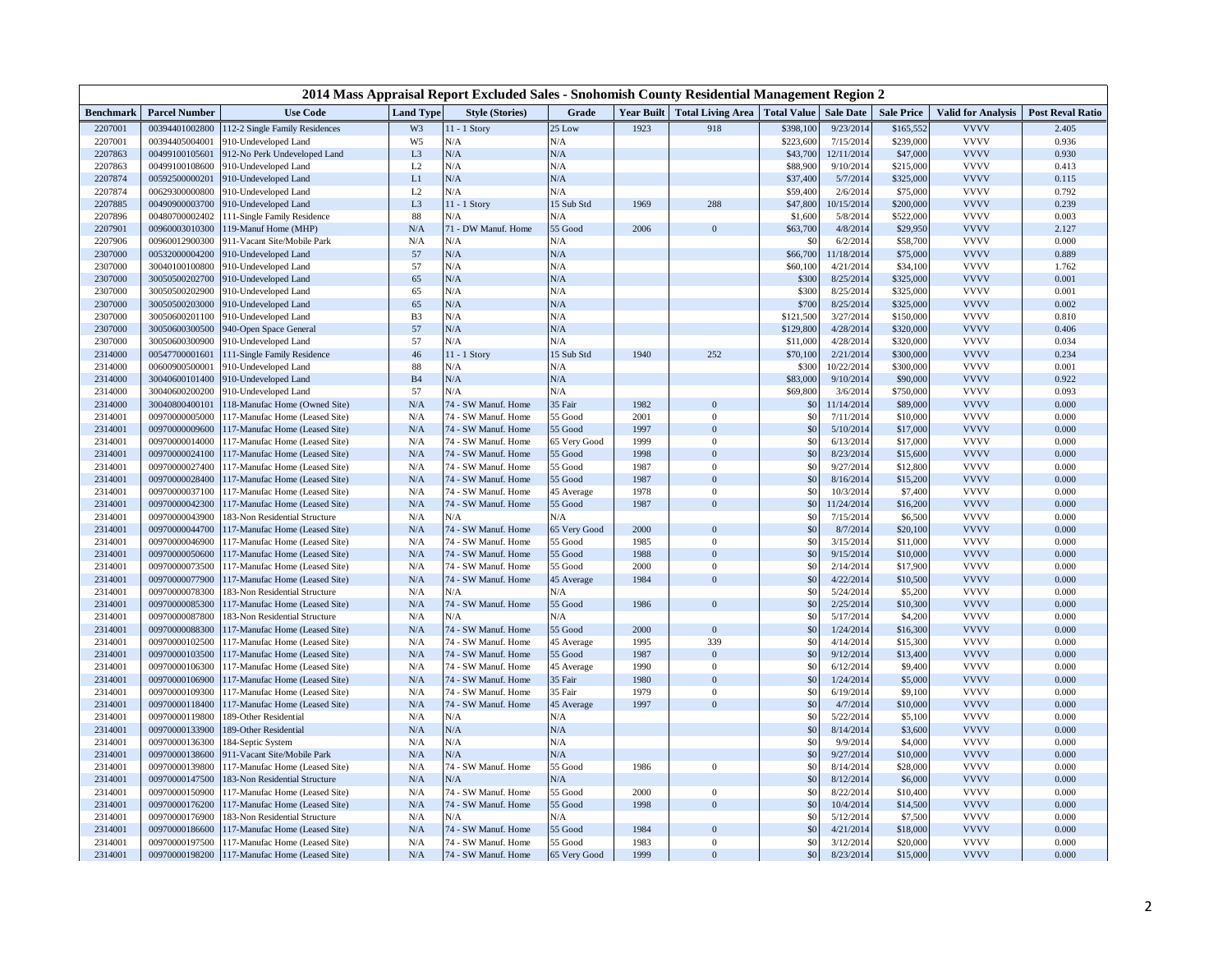| <b>Use Code</b><br><b>Year Built</b><br>Total Living Area   Total Value   Sale Date<br><b>Sale Price</b><br><b>Valid for Analysis</b><br><b>Post Reval Ratio</b><br><b>Benchmark</b><br><b>Parcel Number</b><br><b>Land Type</b><br><b>Style (Stories)</b><br>Grade<br>74 - SW Manuf. Home<br><b>VVVV</b><br>2314001<br>00970000199300<br>117-Manufac Home (Leased Site)<br>N/A<br>35 Fair<br>1970<br>\$0<br>7/29/2014<br>\$3,400<br>0.000<br>$\mathbf{0}$<br>N/A<br><b>VVVV</b><br>2314001<br>00970000211000<br>183-Non Residential Structure<br>$\rm N/A$<br>N/A<br>\$0<br>12/19/2014<br>\$6,000<br>0.000<br><b>VVVV</b><br>2314001<br>00970000212700<br>N/A<br>74 - SW Manuf. Home<br>55 Good<br>1988<br>$\mathbf{0}$<br>\$0<br>5/23/2014<br>\$9,400<br>0.000<br>117-Manufac Home (Leased Site)<br>74 - SW Manuf. Home<br><b>VVVV</b><br>2314001<br>00970000213000<br>17-Manufac Home (Leased Site)<br>$\rm N/A$<br>45 Average<br>1980<br>$\boldsymbol{0}$<br>\$0<br>8/21/2014<br>\$7,000<br>0.000<br><b>VVVV</b><br>\$0<br>2314001<br>00970000218200<br>83-Non Residential Structure<br>${\bf N/A}$<br>N/A<br>N/A<br>1/30/2014<br>0.000<br>\$4,600<br><b>VVVV</b><br>$\rm N/A$<br>74 - SW Manuf. Home<br>1981<br>\$0<br>0.000<br>2314001<br>00970000224900<br>17-Manufac Home (Leased Site)<br>45 Average<br>$\boldsymbol{0}$<br>4/19/2014<br>\$11,300<br><b>VVVV</b><br>2314001<br>00970000227100<br>$\rm N/A$<br>74 - SW Manuf. Home<br>45 Average<br>1985<br>$\boldsymbol{0}$<br>\$0<br>2/27/2014<br>0.000<br>\$6,900<br>17-Manufac Home (Leased Site)<br>00970000228200<br>N/A<br><b>VVVV</b><br>2314001<br>183-Non Residential Structure<br>$\rm N/A$<br>N/A<br>\$0<br>8/16/2014<br>\$7,400<br>0.000<br>74 - SW Manuf. Home<br><b>VVVV</b><br>2314001<br>00970000233700<br>N/A<br>55 Good<br>1994<br>$\mathbf{0}$<br>$$^{(1)}$$<br>2/27/2014<br>0.000<br>17-Manufac Home (Leased Site)<br>\$14,900<br>\$0<br><b>VVVV</b><br>2314001<br>00970000237800<br>117-Manufac Home (Leased Site)<br>$\rm N/A$<br>74 - SW Manuf. Home<br>65 Very Good<br>2007<br>$\Omega$<br>10/4/2014<br>\$15,200<br>0.000<br>$\mathcal{S}$<br><b>VVVV</b><br>2314001<br>00970000239900<br>${\bf N/A}$<br>74 - SW Manuf. Home<br>45 Average<br>1991<br>$\mathbf{0}$<br>10/13/2014<br>0.000<br>17-Manufac Home (Leased Site)<br>\$2,000<br>2314001<br>$\rm N/A$<br>74 - SW Manuf. Home<br>55 Good<br>1990<br>$\overline{0}$<br>\$12,300<br>11/12/2014<br><b>VVVV</b><br>00970000240700<br>\$500<br>24.600<br>17-Manufac Home (Leased Site)<br><b>VVVV</b><br>2314002<br>00381800002200<br>54<br>N/A<br>N/A<br>\$86,700<br>9/12/2014<br>\$675,000<br>0.128<br>183-Non Residential Structure<br>N/A<br>N/A<br>2314002<br>00600900400001<br>88<br>\$5,600<br>10/22/2014<br>\$300,000<br><b>VVVV</b><br>0.019<br>183-Non Residential Structure<br><b>VVVV</b><br>2314003<br>00579800001809<br>010-Undeveloped Land<br>V <sub>1</sub><br>N/A<br>N/A<br>\$600<br>9/19/2014<br>\$440,000<br>0.001<br>N/A<br>V <sub>1</sub><br>N/A<br><b>VVVV</b><br>\$600<br>9/19/2014<br>0.001<br>2314003<br>00579800001810<br>010-Undeveloped Land<br>\$440,000<br>V <sub>1</sub><br>N/A<br>N/A<br>\$500<br><b>VVVV</b><br>2314003<br>00579800001903<br>910-Undeveloped Land<br>6/30/2014<br>\$500,000<br>0.001<br><b>VVVV</b><br>2314003<br>V1<br>N/A<br>$\rm N/A$<br>\$400<br>11/26/2014<br>0.001<br>00579800002006<br>910-Undeveloped Land<br>\$550,000<br><b>VVVV</b><br>2314003<br>U <sub>5</sub><br>11 - 1 Story<br>35 Fair<br>1947<br>982<br>\$380,900<br>7/14/2014<br>1.772<br>00600200001602<br>12-2 Single Family Residences<br>\$215,000<br><b>VVVV</b><br>2314003<br>00600900100102<br>88<br>N/A<br>N/A<br>\$183,000<br>10/22/2014<br>0.610<br>910-Undeveloped Land<br>\$300,000<br>74 - SW Manuf. Home<br>${\bf N/A}$<br>35 Fair<br><b>VVVV</b><br>2314901<br>00960011401300<br>19-Manuf Home (MHP)<br>1967<br>$\mathbf{0}$<br>\$3,900<br>9/8/2014<br>\$2,000<br>1.950<br><b>VVVV</b><br>N/A<br>2314901<br>00960011403700<br>N/A<br>N/A<br>10/14/2014<br>0.000<br>911-Vacant Site/Mobile Park<br>$$^{0}$<br>\$69,000<br>N/A<br>N/A<br><b>VVVV</b><br>2408000<br>01065400000900<br>\$109,600<br>9/15/2014<br>\$78,000<br>1.405<br>910-Undeveloped Land<br>A <sub>3</sub><br>N/A<br>N/A<br><b>VVVV</b><br>0.530<br>2408001<br>00411500400200<br>010-Undeveloped Land<br>A2<br>\$55,600<br>6/26/2014<br>\$105,000<br>88<br>N/A<br><b>VVVV</b><br>2408001<br>00411500402400<br>111-Single Family Residence<br>N/A<br>\$3,000<br>6/26/2014<br>\$105,000<br>0.029<br>N/A<br>71 - DW Manuf. Home<br>45 Average<br>1994<br>\$40,900<br>1/30/2014<br><b>VVVV</b><br>2.556<br>2408906<br>00960009601100<br>19-Manuf Home (MHP)<br>$\bf{0}$<br>\$16,000<br><b>VVVV</b><br>N/A<br>$\mathbf{0}$<br>\$66,500<br>2/20/2014<br>2408906<br>00960009606200<br>19-Manuf Home (MHP)<br>71 - DW Manuf. Home<br>55 Good<br>1996<br>\$38,000<br>1.750<br><b>VVVV</b><br>71 - DW Manuf. Home<br>2408906<br>00960009606500<br>19-Manuf Home (MHP)<br>N/A<br>55 Good<br>$\mathbf{0}$<br>\$53,500<br>11/21/2014<br>1.783<br>1996<br>\$30,000<br><b>VVVV</b><br>2413000<br>30051000206900<br>910-Undeveloped Land<br>N/A<br>N/A<br>\$69,800<br>10/24/2014<br>\$636,000<br>0.110<br>A <sub>3</sub><br>$\rm N/A$<br>N/A<br><b>VVVV</b><br>2413000<br>30051000207000<br>910-Undeveloped Land<br>A3<br>\$60,700<br>10/24/2014<br>\$636,000<br>0.095<br>N/A<br>N/A<br>10/24/2014<br><b>VVVV</b><br>2413000<br>30051000207100<br>910-Undeveloped Land<br>A3<br>\$58,100<br>\$636,000<br>0.091<br>N/A<br>N/A<br><b>VVVV</b><br>2413000<br>30051000207200<br>910-Undeveloped Land<br>A <sub>3</sub><br>\$59,800<br>10/24/2014<br>\$636,000<br>0.094<br>N/A<br><b>VVVV</b><br>30051000207400<br>N/A<br>10/24/2014<br>2413000<br>010-Undeveloped Land<br>A <sub>3</sub><br>\$68,10<br>\$636,000<br>0.107<br>N/A<br>N/A<br><b>VVVV</b><br>010-Undeveloped Land<br>A <sub>3</sub><br>\$69,800<br>10/24/2014<br>0.110<br>2413000<br>30051000207500<br>\$636,000<br>N/A<br>N/A<br><b>VVVV</b><br>30051000207600<br>910-Undeveloped Land<br>A <sub>3</sub><br>\$70,700<br>10/24/2014<br>0.111<br>2413000<br>\$636,000<br>N/A<br>N/A<br>10/24/2014<br><b>VVVV</b><br>2413000<br>30051000207700<br>910-Undeveloped Land<br>A <sub>3</sub><br>\$59,800<br>\$636,000<br>0.094<br>01125600001000<br>N/A<br>N/A<br>\$138,100<br>10/17/2014<br><b>VVVV</b><br>0.552<br>2413001<br>910-Undeveloped Land<br>B <sub>6</sub><br>\$250,000<br><b>VVVV</b><br>74 - SW Manuf. Home<br>25 Low<br>\$1,800<br>0.006<br>2413001<br>30050300101101<br>118-Manufac Home (Owned Site)<br>N/A<br>1964<br>500<br>5/1/2014<br>\$300,000<br><b>VVVV</b><br>57<br>55 Good<br>3,170<br>2413001<br>31052600402000<br>111-Single Family Residence<br>17 - 2 Story<br>2008<br>\$431,000<br>1/23/2014<br>\$400,000<br>1.078<br><b>VVVV</b><br>N/A<br>74 - SW Manuf. Home<br>35 Fair<br>1980<br>$\mathbf{0}$<br>\$2,400<br>6/17/2014<br>0.141<br>2413907<br>00960007703000<br>19-Manuf Home (MHP)<br>\$17,000<br><b>VVVV</b><br>2418000<br>B <sub>2</sub><br>N/A<br>N/A<br>\$6,000<br>10/31/2014<br>2.000<br>00466100010600<br>910-Undeveloped Land<br>\$3,000<br>V <sub>2</sub><br>N/A<br>N/A<br>8/18/2014<br><b>VVVV</b><br>2418000<br>00466200010700<br>910-Undeveloped Land<br>\$15,400<br>\$11,500<br>1.339<br>N/A<br><b>VVVV</b><br>2418000<br>00466400001300<br>010-Undeveloped Land<br>53<br>N/A<br>\$3,100<br>9/9/2014<br>\$2,600<br>1.192<br>N/A<br><b>VVVV</b><br>N/A<br>\$43,400<br>0.579<br>2418000<br>00466400002000<br>910-Undeveloped Land<br>W <sub>3</sub><br>6/11/2014<br>\$75,000<br>$_{\rm V8}$<br>N/A<br>N/A<br><b>VVVV</b><br>0.807<br>2418000<br>00466700004300<br>010-Undeveloped Land<br>\$36,300<br>10/13/2014<br>\$45,000<br>N/A<br>N/A<br><b>VVVV</b><br>00467100003100<br>U8<br>\$36,300<br>2/27/2014<br>\$44,210<br>0.821<br>2418000<br>910-Undeveloped Land<br><b>VVVV</b><br>2418000<br>00467100004200<br>B2<br>N/A<br>N/A<br>\$6,000<br>4/2/2014<br>\$3,000<br>2.000<br>910-Undeveloped Land<br>N/A<br>V <sub>1</sub><br>N/A<br><b>VVVV</b><br>2418000<br>00467100004300<br>910-Undeveloped Land<br>\$7,700<br>4/1/2014<br>\$5,000<br>1.540<br><b>VVVV</b><br>2418000<br>00467100011900<br>183-Non Residential Structure<br>B2<br>N/A<br>N/A<br>\$6,000<br>7/10/2014<br>\$17,000<br>0.353<br>N/A<br><b>VVVV</b><br>N/A<br>00467200000800<br>010-Undeveloped Land<br>68<br>\$3,100<br>9/18/2014<br>\$255,000<br>0.012<br>2418000<br><b>VVVV</b><br>68<br>N/A<br>N/A<br>\$3,100<br>0.012<br>2418000<br>00467200000900<br>010-Undeveloped Land<br>9/18/2014<br>\$255,000<br><b>VVVV</b><br>2418000<br>00467200001000<br>68<br>N/A<br>N/A<br>\$3,100<br>9/18/2014<br>\$255,000<br>0.012<br>910-Undeveloped Land<br>N/A<br>N/A<br><b>VVVV</b><br>2513000<br>00590700003100<br>84-Septic System<br>B <sub>5</sub><br>\$611,100<br>5/19/2014<br>0.711<br>\$860,000<br>N/A<br><b>VVVV</b><br>2513000<br>00590700004200<br>B <sub>5</sub><br>N/A<br>\$151,200<br>5/19/2014<br>0.176<br>84-Septic System<br>\$860,000<br>N/A<br>N/A<br>2513000<br>00590700005400<br>84-Septic System<br>B <sub>5</sub><br>\$149,600<br>5/19/2014<br>\$860,000<br><b>VVVV</b><br>0.174<br>N/A<br>N/A<br><b>VVVV</b><br>2513000<br>B <sub>5</sub><br>\$165,100<br>5/19/2014<br>\$860,000<br>0.192<br>00590700005500<br>84-Septic System<br><b>VVVV</b><br>2513000<br>N/A<br>74 - SW Manuf. Home<br>0.009<br>00590700022105<br>18-Manufac Home (Owned Site)<br>35 Fair<br>1978<br>$\mathbf{0}$<br>\$1,10<br>3/12/2014<br>\$120,000<br><b>VVVV</b><br>2513000<br>A <sub>3</sub><br>11 - 1 Story<br>45 Average<br>2011<br>1,206<br>\$242,300<br>8/25/2014<br>0.907<br>00857800001310<br>111-Single Family Residence<br>\$267,000 | 2014 Mass Appraisal Report Excluded Sales - Snohomish County Residential Management Region 2 |  |  |                |     |     |  |  |          |          |          |             |       |
|---------------------------------------------------------------------------------------------------------------------------------------------------------------------------------------------------------------------------------------------------------------------------------------------------------------------------------------------------------------------------------------------------------------------------------------------------------------------------------------------------------------------------------------------------------------------------------------------------------------------------------------------------------------------------------------------------------------------------------------------------------------------------------------------------------------------------------------------------------------------------------------------------------------------------------------------------------------------------------------------------------------------------------------------------------------------------------------------------------------------------------------------------------------------------------------------------------------------------------------------------------------------------------------------------------------------------------------------------------------------------------------------------------------------------------------------------------------------------------------------------------------------------------------------------------------------------------------------------------------------------------------------------------------------------------------------------------------------------------------------------------------------------------------------------------------------------------------------------------------------------------------------------------------------------------------------------------------------------------------------------------------------------------------------------------------------------------------------------------------------------------------------------------------------------------------------------------------------------------------------------------------------------------------------------------------------------------------------------------------------------------------------------------------------------------------------------------------------------------------------------------------------------------------------------------------------------------------------------------------------------------------------------------------------------------------------------------------------------------------------------------------------------------------------------------------------------------------------------------------------------------------------------------------------------------------------------------------------------------------------------------------------------------------------------------------------------------------------------------------------------------------------------------------------------------------------------------------------------------------------------------------------------------------------------------------------------------------------------------------------------------------------------------------------------------------------------------------------------------------------------------------------------------------------------------------------------------------------------------------------------------------------------------------------------------------------------------------------------------------------------------------------------------------------------------------------------------------------------------------------------------------------------------------------------------------------------------------------------------------------------------------------------------------------------------------------------------------------------------------------------------------------------------------------------------------------------------------------------------------------------------------------------------------------------------------------------------------------------------------------------------------------------------------------------------------------------------------------------------------------------------------------------------------------------------------------------------------------------------------------------------------------------------------------------------------------------------------------------------------------------------------------------------------------------------------------------------------------------------------------------------------------------------------------------------------------------------------------------------------------------------------------------------------------------------------------------------------------------------------------------------------------------------------------------------------------------------------------------------------------------------------------------------------------------------------------------------------------------------------------------------------------------------------------------------------------------------------------------------------------------------------------------------------------------------------------------------------------------------------------------------------------------------------------------------------------------------------------------------------------------------------------------------------------------------------------------------------------------------------------------------------------------------------------------------------------------------------------------------------------------------------------------------------------------------------------------------------------------------------------------------------------------------------------------------------------------------------------------------------------------------------------------------------------------------------------------------------------------------------------------------------------------------------------------------------------------------------------------------------------------------------------------------------------------------------------------------------------------------------------------------------------------------------------------------------------------------------------------------------------------------------------------------------------------------------------------------------------------------------------------------------------------------------------------------------------------------------------------------------------------------------------------------------------------------------------------------------------------------------------------------------------------------------------------------------------------------------------------------------------------------------------------------------------------------------------------------------------------------------------------------------------------------------------------------------------------------------------------------------------------------------------------------------------------------------------------------------------------------------------------------------------------------------------------------------------------------------------------------------------------------------------------------------------------------------------------------------------------------------------------------------------------------------------------------------------------------------------------------------------------------------------------------------------------------------------------------------------------------------------------------------------------------------------------------------------------------------------------------------------------------------------------------------------------------------------------------------------------------------------------------------------------------------------------------------------------------------------------------------------------------------------------------------------------------------------------------------------------------------------------------------------------------------------------------------------------------------------------------------------------------------------------------------------------------------------------------------------------------------------------------------------------------------------------------------------------------------------------------------------------------------------------------------------------------------------------------------------------------------------------------------------------------------------------------------------------------------------------------------------------------------------------------------------------------------------------------------------------------------------------------------------------------------------------------------------------------------------------------------------------------------------------------------------------------------------------------------------------------------------------------------------------------------------------------------------------------------------------------|----------------------------------------------------------------------------------------------|--|--|----------------|-----|-----|--|--|----------|----------|----------|-------------|-------|
|                                                                                                                                                                                                                                                                                                                                                                                                                                                                                                                                                                                                                                                                                                                                                                                                                                                                                                                                                                                                                                                                                                                                                                                                                                                                                                                                                                                                                                                                                                                                                                                                                                                                                                                                                                                                                                                                                                                                                                                                                                                                                                                                                                                                                                                                                                                                                                                                                                                                                                                                                                                                                                                                                                                                                                                                                                                                                                                                                                                                                                                                                                                                                                                                                                                                                                                                                                                                                                                                                                                                                                                                                                                                                                                                                                                                                                                                                                                                                                                                                                                                                                                                                                                                                                                                                                                                                                                                                                                                                                                                                                                                                                                                                                                                                                                                                                                                                                                                                                                                                                                                                                                                                                                                                                                                                                                                                                                                                                                                                                                                                                                                                                                                                                                                                                                                                                                                                                                                                                                                                                                                                                                                                                                                                                                                                                                                                                                                                                                                                                                                                                                                                                                                                                                                                                                                                                                                                                                                                                                                                                                                                                                                                                                                                                                                                                                                                                                                                                                                                                                                                                                                                                                                                                                                                                                                                                                                                                                                                                                                                                                                                                                                                                                                                                                                                                                                                                                                                                                                                                                                                                                                                                                                                                                                                                                                                                                                                                                                                                                                                                                                                                                                                                                                                                                                                                                                                                                                                                                                                                                                                                                                                                                                                                                                 |                                                                                              |  |  |                |     |     |  |  |          |          |          |             |       |
|                                                                                                                                                                                                                                                                                                                                                                                                                                                                                                                                                                                                                                                                                                                                                                                                                                                                                                                                                                                                                                                                                                                                                                                                                                                                                                                                                                                                                                                                                                                                                                                                                                                                                                                                                                                                                                                                                                                                                                                                                                                                                                                                                                                                                                                                                                                                                                                                                                                                                                                                                                                                                                                                                                                                                                                                                                                                                                                                                                                                                                                                                                                                                                                                                                                                                                                                                                                                                                                                                                                                                                                                                                                                                                                                                                                                                                                                                                                                                                                                                                                                                                                                                                                                                                                                                                                                                                                                                                                                                                                                                                                                                                                                                                                                                                                                                                                                                                                                                                                                                                                                                                                                                                                                                                                                                                                                                                                                                                                                                                                                                                                                                                                                                                                                                                                                                                                                                                                                                                                                                                                                                                                                                                                                                                                                                                                                                                                                                                                                                                                                                                                                                                                                                                                                                                                                                                                                                                                                                                                                                                                                                                                                                                                                                                                                                                                                                                                                                                                                                                                                                                                                                                                                                                                                                                                                                                                                                                                                                                                                                                                                                                                                                                                                                                                                                                                                                                                                                                                                                                                                                                                                                                                                                                                                                                                                                                                                                                                                                                                                                                                                                                                                                                                                                                                                                                                                                                                                                                                                                                                                                                                                                                                                                                                                 |                                                                                              |  |  |                |     |     |  |  |          |          |          |             |       |
|                                                                                                                                                                                                                                                                                                                                                                                                                                                                                                                                                                                                                                                                                                                                                                                                                                                                                                                                                                                                                                                                                                                                                                                                                                                                                                                                                                                                                                                                                                                                                                                                                                                                                                                                                                                                                                                                                                                                                                                                                                                                                                                                                                                                                                                                                                                                                                                                                                                                                                                                                                                                                                                                                                                                                                                                                                                                                                                                                                                                                                                                                                                                                                                                                                                                                                                                                                                                                                                                                                                                                                                                                                                                                                                                                                                                                                                                                                                                                                                                                                                                                                                                                                                                                                                                                                                                                                                                                                                                                                                                                                                                                                                                                                                                                                                                                                                                                                                                                                                                                                                                                                                                                                                                                                                                                                                                                                                                                                                                                                                                                                                                                                                                                                                                                                                                                                                                                                                                                                                                                                                                                                                                                                                                                                                                                                                                                                                                                                                                                                                                                                                                                                                                                                                                                                                                                                                                                                                                                                                                                                                                                                                                                                                                                                                                                                                                                                                                                                                                                                                                                                                                                                                                                                                                                                                                                                                                                                                                                                                                                                                                                                                                                                                                                                                                                                                                                                                                                                                                                                                                                                                                                                                                                                                                                                                                                                                                                                                                                                                                                                                                                                                                                                                                                                                                                                                                                                                                                                                                                                                                                                                                                                                                                                                                 |                                                                                              |  |  |                |     |     |  |  |          |          |          |             |       |
|                                                                                                                                                                                                                                                                                                                                                                                                                                                                                                                                                                                                                                                                                                                                                                                                                                                                                                                                                                                                                                                                                                                                                                                                                                                                                                                                                                                                                                                                                                                                                                                                                                                                                                                                                                                                                                                                                                                                                                                                                                                                                                                                                                                                                                                                                                                                                                                                                                                                                                                                                                                                                                                                                                                                                                                                                                                                                                                                                                                                                                                                                                                                                                                                                                                                                                                                                                                                                                                                                                                                                                                                                                                                                                                                                                                                                                                                                                                                                                                                                                                                                                                                                                                                                                                                                                                                                                                                                                                                                                                                                                                                                                                                                                                                                                                                                                                                                                                                                                                                                                                                                                                                                                                                                                                                                                                                                                                                                                                                                                                                                                                                                                                                                                                                                                                                                                                                                                                                                                                                                                                                                                                                                                                                                                                                                                                                                                                                                                                                                                                                                                                                                                                                                                                                                                                                                                                                                                                                                                                                                                                                                                                                                                                                                                                                                                                                                                                                                                                                                                                                                                                                                                                                                                                                                                                                                                                                                                                                                                                                                                                                                                                                                                                                                                                                                                                                                                                                                                                                                                                                                                                                                                                                                                                                                                                                                                                                                                                                                                                                                                                                                                                                                                                                                                                                                                                                                                                                                                                                                                                                                                                                                                                                                                                                 |                                                                                              |  |  |                |     |     |  |  |          |          |          |             |       |
|                                                                                                                                                                                                                                                                                                                                                                                                                                                                                                                                                                                                                                                                                                                                                                                                                                                                                                                                                                                                                                                                                                                                                                                                                                                                                                                                                                                                                                                                                                                                                                                                                                                                                                                                                                                                                                                                                                                                                                                                                                                                                                                                                                                                                                                                                                                                                                                                                                                                                                                                                                                                                                                                                                                                                                                                                                                                                                                                                                                                                                                                                                                                                                                                                                                                                                                                                                                                                                                                                                                                                                                                                                                                                                                                                                                                                                                                                                                                                                                                                                                                                                                                                                                                                                                                                                                                                                                                                                                                                                                                                                                                                                                                                                                                                                                                                                                                                                                                                                                                                                                                                                                                                                                                                                                                                                                                                                                                                                                                                                                                                                                                                                                                                                                                                                                                                                                                                                                                                                                                                                                                                                                                                                                                                                                                                                                                                                                                                                                                                                                                                                                                                                                                                                                                                                                                                                                                                                                                                                                                                                                                                                                                                                                                                                                                                                                                                                                                                                                                                                                                                                                                                                                                                                                                                                                                                                                                                                                                                                                                                                                                                                                                                                                                                                                                                                                                                                                                                                                                                                                                                                                                                                                                                                                                                                                                                                                                                                                                                                                                                                                                                                                                                                                                                                                                                                                                                                                                                                                                                                                                                                                                                                                                                                                                 |                                                                                              |  |  |                |     |     |  |  |          |          |          |             |       |
|                                                                                                                                                                                                                                                                                                                                                                                                                                                                                                                                                                                                                                                                                                                                                                                                                                                                                                                                                                                                                                                                                                                                                                                                                                                                                                                                                                                                                                                                                                                                                                                                                                                                                                                                                                                                                                                                                                                                                                                                                                                                                                                                                                                                                                                                                                                                                                                                                                                                                                                                                                                                                                                                                                                                                                                                                                                                                                                                                                                                                                                                                                                                                                                                                                                                                                                                                                                                                                                                                                                                                                                                                                                                                                                                                                                                                                                                                                                                                                                                                                                                                                                                                                                                                                                                                                                                                                                                                                                                                                                                                                                                                                                                                                                                                                                                                                                                                                                                                                                                                                                                                                                                                                                                                                                                                                                                                                                                                                                                                                                                                                                                                                                                                                                                                                                                                                                                                                                                                                                                                                                                                                                                                                                                                                                                                                                                                                                                                                                                                                                                                                                                                                                                                                                                                                                                                                                                                                                                                                                                                                                                                                                                                                                                                                                                                                                                                                                                                                                                                                                                                                                                                                                                                                                                                                                                                                                                                                                                                                                                                                                                                                                                                                                                                                                                                                                                                                                                                                                                                                                                                                                                                                                                                                                                                                                                                                                                                                                                                                                                                                                                                                                                                                                                                                                                                                                                                                                                                                                                                                                                                                                                                                                                                                                                 |                                                                                              |  |  |                |     |     |  |  |          |          |          |             |       |
|                                                                                                                                                                                                                                                                                                                                                                                                                                                                                                                                                                                                                                                                                                                                                                                                                                                                                                                                                                                                                                                                                                                                                                                                                                                                                                                                                                                                                                                                                                                                                                                                                                                                                                                                                                                                                                                                                                                                                                                                                                                                                                                                                                                                                                                                                                                                                                                                                                                                                                                                                                                                                                                                                                                                                                                                                                                                                                                                                                                                                                                                                                                                                                                                                                                                                                                                                                                                                                                                                                                                                                                                                                                                                                                                                                                                                                                                                                                                                                                                                                                                                                                                                                                                                                                                                                                                                                                                                                                                                                                                                                                                                                                                                                                                                                                                                                                                                                                                                                                                                                                                                                                                                                                                                                                                                                                                                                                                                                                                                                                                                                                                                                                                                                                                                                                                                                                                                                                                                                                                                                                                                                                                                                                                                                                                                                                                                                                                                                                                                                                                                                                                                                                                                                                                                                                                                                                                                                                                                                                                                                                                                                                                                                                                                                                                                                                                                                                                                                                                                                                                                                                                                                                                                                                                                                                                                                                                                                                                                                                                                                                                                                                                                                                                                                                                                                                                                                                                                                                                                                                                                                                                                                                                                                                                                                                                                                                                                                                                                                                                                                                                                                                                                                                                                                                                                                                                                                                                                                                                                                                                                                                                                                                                                                                                 |                                                                                              |  |  |                |     |     |  |  |          |          |          |             |       |
|                                                                                                                                                                                                                                                                                                                                                                                                                                                                                                                                                                                                                                                                                                                                                                                                                                                                                                                                                                                                                                                                                                                                                                                                                                                                                                                                                                                                                                                                                                                                                                                                                                                                                                                                                                                                                                                                                                                                                                                                                                                                                                                                                                                                                                                                                                                                                                                                                                                                                                                                                                                                                                                                                                                                                                                                                                                                                                                                                                                                                                                                                                                                                                                                                                                                                                                                                                                                                                                                                                                                                                                                                                                                                                                                                                                                                                                                                                                                                                                                                                                                                                                                                                                                                                                                                                                                                                                                                                                                                                                                                                                                                                                                                                                                                                                                                                                                                                                                                                                                                                                                                                                                                                                                                                                                                                                                                                                                                                                                                                                                                                                                                                                                                                                                                                                                                                                                                                                                                                                                                                                                                                                                                                                                                                                                                                                                                                                                                                                                                                                                                                                                                                                                                                                                                                                                                                                                                                                                                                                                                                                                                                                                                                                                                                                                                                                                                                                                                                                                                                                                                                                                                                                                                                                                                                                                                                                                                                                                                                                                                                                                                                                                                                                                                                                                                                                                                                                                                                                                                                                                                                                                                                                                                                                                                                                                                                                                                                                                                                                                                                                                                                                                                                                                                                                                                                                                                                                                                                                                                                                                                                                                                                                                                                                                 |                                                                                              |  |  |                |     |     |  |  |          |          |          |             |       |
|                                                                                                                                                                                                                                                                                                                                                                                                                                                                                                                                                                                                                                                                                                                                                                                                                                                                                                                                                                                                                                                                                                                                                                                                                                                                                                                                                                                                                                                                                                                                                                                                                                                                                                                                                                                                                                                                                                                                                                                                                                                                                                                                                                                                                                                                                                                                                                                                                                                                                                                                                                                                                                                                                                                                                                                                                                                                                                                                                                                                                                                                                                                                                                                                                                                                                                                                                                                                                                                                                                                                                                                                                                                                                                                                                                                                                                                                                                                                                                                                                                                                                                                                                                                                                                                                                                                                                                                                                                                                                                                                                                                                                                                                                                                                                                                                                                                                                                                                                                                                                                                                                                                                                                                                                                                                                                                                                                                                                                                                                                                                                                                                                                                                                                                                                                                                                                                                                                                                                                                                                                                                                                                                                                                                                                                                                                                                                                                                                                                                                                                                                                                                                                                                                                                                                                                                                                                                                                                                                                                                                                                                                                                                                                                                                                                                                                                                                                                                                                                                                                                                                                                                                                                                                                                                                                                                                                                                                                                                                                                                                                                                                                                                                                                                                                                                                                                                                                                                                                                                                                                                                                                                                                                                                                                                                                                                                                                                                                                                                                                                                                                                                                                                                                                                                                                                                                                                                                                                                                                                                                                                                                                                                                                                                                                                 |                                                                                              |  |  |                |     |     |  |  |          |          |          |             |       |
|                                                                                                                                                                                                                                                                                                                                                                                                                                                                                                                                                                                                                                                                                                                                                                                                                                                                                                                                                                                                                                                                                                                                                                                                                                                                                                                                                                                                                                                                                                                                                                                                                                                                                                                                                                                                                                                                                                                                                                                                                                                                                                                                                                                                                                                                                                                                                                                                                                                                                                                                                                                                                                                                                                                                                                                                                                                                                                                                                                                                                                                                                                                                                                                                                                                                                                                                                                                                                                                                                                                                                                                                                                                                                                                                                                                                                                                                                                                                                                                                                                                                                                                                                                                                                                                                                                                                                                                                                                                                                                                                                                                                                                                                                                                                                                                                                                                                                                                                                                                                                                                                                                                                                                                                                                                                                                                                                                                                                                                                                                                                                                                                                                                                                                                                                                                                                                                                                                                                                                                                                                                                                                                                                                                                                                                                                                                                                                                                                                                                                                                                                                                                                                                                                                                                                                                                                                                                                                                                                                                                                                                                                                                                                                                                                                                                                                                                                                                                                                                                                                                                                                                                                                                                                                                                                                                                                                                                                                                                                                                                                                                                                                                                                                                                                                                                                                                                                                                                                                                                                                                                                                                                                                                                                                                                                                                                                                                                                                                                                                                                                                                                                                                                                                                                                                                                                                                                                                                                                                                                                                                                                                                                                                                                                                                                 |                                                                                              |  |  |                |     |     |  |  |          |          |          |             |       |
|                                                                                                                                                                                                                                                                                                                                                                                                                                                                                                                                                                                                                                                                                                                                                                                                                                                                                                                                                                                                                                                                                                                                                                                                                                                                                                                                                                                                                                                                                                                                                                                                                                                                                                                                                                                                                                                                                                                                                                                                                                                                                                                                                                                                                                                                                                                                                                                                                                                                                                                                                                                                                                                                                                                                                                                                                                                                                                                                                                                                                                                                                                                                                                                                                                                                                                                                                                                                                                                                                                                                                                                                                                                                                                                                                                                                                                                                                                                                                                                                                                                                                                                                                                                                                                                                                                                                                                                                                                                                                                                                                                                                                                                                                                                                                                                                                                                                                                                                                                                                                                                                                                                                                                                                                                                                                                                                                                                                                                                                                                                                                                                                                                                                                                                                                                                                                                                                                                                                                                                                                                                                                                                                                                                                                                                                                                                                                                                                                                                                                                                                                                                                                                                                                                                                                                                                                                                                                                                                                                                                                                                                                                                                                                                                                                                                                                                                                                                                                                                                                                                                                                                                                                                                                                                                                                                                                                                                                                                                                                                                                                                                                                                                                                                                                                                                                                                                                                                                                                                                                                                                                                                                                                                                                                                                                                                                                                                                                                                                                                                                                                                                                                                                                                                                                                                                                                                                                                                                                                                                                                                                                                                                                                                                                                                                 |                                                                                              |  |  |                |     |     |  |  |          |          |          |             |       |
|                                                                                                                                                                                                                                                                                                                                                                                                                                                                                                                                                                                                                                                                                                                                                                                                                                                                                                                                                                                                                                                                                                                                                                                                                                                                                                                                                                                                                                                                                                                                                                                                                                                                                                                                                                                                                                                                                                                                                                                                                                                                                                                                                                                                                                                                                                                                                                                                                                                                                                                                                                                                                                                                                                                                                                                                                                                                                                                                                                                                                                                                                                                                                                                                                                                                                                                                                                                                                                                                                                                                                                                                                                                                                                                                                                                                                                                                                                                                                                                                                                                                                                                                                                                                                                                                                                                                                                                                                                                                                                                                                                                                                                                                                                                                                                                                                                                                                                                                                                                                                                                                                                                                                                                                                                                                                                                                                                                                                                                                                                                                                                                                                                                                                                                                                                                                                                                                                                                                                                                                                                                                                                                                                                                                                                                                                                                                                                                                                                                                                                                                                                                                                                                                                                                                                                                                                                                                                                                                                                                                                                                                                                                                                                                                                                                                                                                                                                                                                                                                                                                                                                                                                                                                                                                                                                                                                                                                                                                                                                                                                                                                                                                                                                                                                                                                                                                                                                                                                                                                                                                                                                                                                                                                                                                                                                                                                                                                                                                                                                                                                                                                                                                                                                                                                                                                                                                                                                                                                                                                                                                                                                                                                                                                                                                                 |                                                                                              |  |  |                |     |     |  |  |          |          |          |             |       |
|                                                                                                                                                                                                                                                                                                                                                                                                                                                                                                                                                                                                                                                                                                                                                                                                                                                                                                                                                                                                                                                                                                                                                                                                                                                                                                                                                                                                                                                                                                                                                                                                                                                                                                                                                                                                                                                                                                                                                                                                                                                                                                                                                                                                                                                                                                                                                                                                                                                                                                                                                                                                                                                                                                                                                                                                                                                                                                                                                                                                                                                                                                                                                                                                                                                                                                                                                                                                                                                                                                                                                                                                                                                                                                                                                                                                                                                                                                                                                                                                                                                                                                                                                                                                                                                                                                                                                                                                                                                                                                                                                                                                                                                                                                                                                                                                                                                                                                                                                                                                                                                                                                                                                                                                                                                                                                                                                                                                                                                                                                                                                                                                                                                                                                                                                                                                                                                                                                                                                                                                                                                                                                                                                                                                                                                                                                                                                                                                                                                                                                                                                                                                                                                                                                                                                                                                                                                                                                                                                                                                                                                                                                                                                                                                                                                                                                                                                                                                                                                                                                                                                                                                                                                                                                                                                                                                                                                                                                                                                                                                                                                                                                                                                                                                                                                                                                                                                                                                                                                                                                                                                                                                                                                                                                                                                                                                                                                                                                                                                                                                                                                                                                                                                                                                                                                                                                                                                                                                                                                                                                                                                                                                                                                                                                                                 |                                                                                              |  |  |                |     |     |  |  |          |          |          |             |       |
|                                                                                                                                                                                                                                                                                                                                                                                                                                                                                                                                                                                                                                                                                                                                                                                                                                                                                                                                                                                                                                                                                                                                                                                                                                                                                                                                                                                                                                                                                                                                                                                                                                                                                                                                                                                                                                                                                                                                                                                                                                                                                                                                                                                                                                                                                                                                                                                                                                                                                                                                                                                                                                                                                                                                                                                                                                                                                                                                                                                                                                                                                                                                                                                                                                                                                                                                                                                                                                                                                                                                                                                                                                                                                                                                                                                                                                                                                                                                                                                                                                                                                                                                                                                                                                                                                                                                                                                                                                                                                                                                                                                                                                                                                                                                                                                                                                                                                                                                                                                                                                                                                                                                                                                                                                                                                                                                                                                                                                                                                                                                                                                                                                                                                                                                                                                                                                                                                                                                                                                                                                                                                                                                                                                                                                                                                                                                                                                                                                                                                                                                                                                                                                                                                                                                                                                                                                                                                                                                                                                                                                                                                                                                                                                                                                                                                                                                                                                                                                                                                                                                                                                                                                                                                                                                                                                                                                                                                                                                                                                                                                                                                                                                                                                                                                                                                                                                                                                                                                                                                                                                                                                                                                                                                                                                                                                                                                                                                                                                                                                                                                                                                                                                                                                                                                                                                                                                                                                                                                                                                                                                                                                                                                                                                                                                 |                                                                                              |  |  |                |     |     |  |  |          |          |          |             |       |
|                                                                                                                                                                                                                                                                                                                                                                                                                                                                                                                                                                                                                                                                                                                                                                                                                                                                                                                                                                                                                                                                                                                                                                                                                                                                                                                                                                                                                                                                                                                                                                                                                                                                                                                                                                                                                                                                                                                                                                                                                                                                                                                                                                                                                                                                                                                                                                                                                                                                                                                                                                                                                                                                                                                                                                                                                                                                                                                                                                                                                                                                                                                                                                                                                                                                                                                                                                                                                                                                                                                                                                                                                                                                                                                                                                                                                                                                                                                                                                                                                                                                                                                                                                                                                                                                                                                                                                                                                                                                                                                                                                                                                                                                                                                                                                                                                                                                                                                                                                                                                                                                                                                                                                                                                                                                                                                                                                                                                                                                                                                                                                                                                                                                                                                                                                                                                                                                                                                                                                                                                                                                                                                                                                                                                                                                                                                                                                                                                                                                                                                                                                                                                                                                                                                                                                                                                                                                                                                                                                                                                                                                                                                                                                                                                                                                                                                                                                                                                                                                                                                                                                                                                                                                                                                                                                                                                                                                                                                                                                                                                                                                                                                                                                                                                                                                                                                                                                                                                                                                                                                                                                                                                                                                                                                                                                                                                                                                                                                                                                                                                                                                                                                                                                                                                                                                                                                                                                                                                                                                                                                                                                                                                                                                                                                                 |                                                                                              |  |  |                |     |     |  |  |          |          |          |             |       |
|                                                                                                                                                                                                                                                                                                                                                                                                                                                                                                                                                                                                                                                                                                                                                                                                                                                                                                                                                                                                                                                                                                                                                                                                                                                                                                                                                                                                                                                                                                                                                                                                                                                                                                                                                                                                                                                                                                                                                                                                                                                                                                                                                                                                                                                                                                                                                                                                                                                                                                                                                                                                                                                                                                                                                                                                                                                                                                                                                                                                                                                                                                                                                                                                                                                                                                                                                                                                                                                                                                                                                                                                                                                                                                                                                                                                                                                                                                                                                                                                                                                                                                                                                                                                                                                                                                                                                                                                                                                                                                                                                                                                                                                                                                                                                                                                                                                                                                                                                                                                                                                                                                                                                                                                                                                                                                                                                                                                                                                                                                                                                                                                                                                                                                                                                                                                                                                                                                                                                                                                                                                                                                                                                                                                                                                                                                                                                                                                                                                                                                                                                                                                                                                                                                                                                                                                                                                                                                                                                                                                                                                                                                                                                                                                                                                                                                                                                                                                                                                                                                                                                                                                                                                                                                                                                                                                                                                                                                                                                                                                                                                                                                                                                                                                                                                                                                                                                                                                                                                                                                                                                                                                                                                                                                                                                                                                                                                                                                                                                                                                                                                                                                                                                                                                                                                                                                                                                                                                                                                                                                                                                                                                                                                                                                                                 |                                                                                              |  |  |                |     |     |  |  |          |          |          |             |       |
|                                                                                                                                                                                                                                                                                                                                                                                                                                                                                                                                                                                                                                                                                                                                                                                                                                                                                                                                                                                                                                                                                                                                                                                                                                                                                                                                                                                                                                                                                                                                                                                                                                                                                                                                                                                                                                                                                                                                                                                                                                                                                                                                                                                                                                                                                                                                                                                                                                                                                                                                                                                                                                                                                                                                                                                                                                                                                                                                                                                                                                                                                                                                                                                                                                                                                                                                                                                                                                                                                                                                                                                                                                                                                                                                                                                                                                                                                                                                                                                                                                                                                                                                                                                                                                                                                                                                                                                                                                                                                                                                                                                                                                                                                                                                                                                                                                                                                                                                                                                                                                                                                                                                                                                                                                                                                                                                                                                                                                                                                                                                                                                                                                                                                                                                                                                                                                                                                                                                                                                                                                                                                                                                                                                                                                                                                                                                                                                                                                                                                                                                                                                                                                                                                                                                                                                                                                                                                                                                                                                                                                                                                                                                                                                                                                                                                                                                                                                                                                                                                                                                                                                                                                                                                                                                                                                                                                                                                                                                                                                                                                                                                                                                                                                                                                                                                                                                                                                                                                                                                                                                                                                                                                                                                                                                                                                                                                                                                                                                                                                                                                                                                                                                                                                                                                                                                                                                                                                                                                                                                                                                                                                                                                                                                                                                 |                                                                                              |  |  |                |     |     |  |  |          |          |          |             |       |
|                                                                                                                                                                                                                                                                                                                                                                                                                                                                                                                                                                                                                                                                                                                                                                                                                                                                                                                                                                                                                                                                                                                                                                                                                                                                                                                                                                                                                                                                                                                                                                                                                                                                                                                                                                                                                                                                                                                                                                                                                                                                                                                                                                                                                                                                                                                                                                                                                                                                                                                                                                                                                                                                                                                                                                                                                                                                                                                                                                                                                                                                                                                                                                                                                                                                                                                                                                                                                                                                                                                                                                                                                                                                                                                                                                                                                                                                                                                                                                                                                                                                                                                                                                                                                                                                                                                                                                                                                                                                                                                                                                                                                                                                                                                                                                                                                                                                                                                                                                                                                                                                                                                                                                                                                                                                                                                                                                                                                                                                                                                                                                                                                                                                                                                                                                                                                                                                                                                                                                                                                                                                                                                                                                                                                                                                                                                                                                                                                                                                                                                                                                                                                                                                                                                                                                                                                                                                                                                                                                                                                                                                                                                                                                                                                                                                                                                                                                                                                                                                                                                                                                                                                                                                                                                                                                                                                                                                                                                                                                                                                                                                                                                                                                                                                                                                                                                                                                                                                                                                                                                                                                                                                                                                                                                                                                                                                                                                                                                                                                                                                                                                                                                                                                                                                                                                                                                                                                                                                                                                                                                                                                                                                                                                                                                                 |                                                                                              |  |  |                |     |     |  |  |          |          |          |             |       |
|                                                                                                                                                                                                                                                                                                                                                                                                                                                                                                                                                                                                                                                                                                                                                                                                                                                                                                                                                                                                                                                                                                                                                                                                                                                                                                                                                                                                                                                                                                                                                                                                                                                                                                                                                                                                                                                                                                                                                                                                                                                                                                                                                                                                                                                                                                                                                                                                                                                                                                                                                                                                                                                                                                                                                                                                                                                                                                                                                                                                                                                                                                                                                                                                                                                                                                                                                                                                                                                                                                                                                                                                                                                                                                                                                                                                                                                                                                                                                                                                                                                                                                                                                                                                                                                                                                                                                                                                                                                                                                                                                                                                                                                                                                                                                                                                                                                                                                                                                                                                                                                                                                                                                                                                                                                                                                                                                                                                                                                                                                                                                                                                                                                                                                                                                                                                                                                                                                                                                                                                                                                                                                                                                                                                                                                                                                                                                                                                                                                                                                                                                                                                                                                                                                                                                                                                                                                                                                                                                                                                                                                                                                                                                                                                                                                                                                                                                                                                                                                                                                                                                                                                                                                                                                                                                                                                                                                                                                                                                                                                                                                                                                                                                                                                                                                                                                                                                                                                                                                                                                                                                                                                                                                                                                                                                                                                                                                                                                                                                                                                                                                                                                                                                                                                                                                                                                                                                                                                                                                                                                                                                                                                                                                                                                                                 |                                                                                              |  |  |                |     |     |  |  |          |          |          |             |       |
|                                                                                                                                                                                                                                                                                                                                                                                                                                                                                                                                                                                                                                                                                                                                                                                                                                                                                                                                                                                                                                                                                                                                                                                                                                                                                                                                                                                                                                                                                                                                                                                                                                                                                                                                                                                                                                                                                                                                                                                                                                                                                                                                                                                                                                                                                                                                                                                                                                                                                                                                                                                                                                                                                                                                                                                                                                                                                                                                                                                                                                                                                                                                                                                                                                                                                                                                                                                                                                                                                                                                                                                                                                                                                                                                                                                                                                                                                                                                                                                                                                                                                                                                                                                                                                                                                                                                                                                                                                                                                                                                                                                                                                                                                                                                                                                                                                                                                                                                                                                                                                                                                                                                                                                                                                                                                                                                                                                                                                                                                                                                                                                                                                                                                                                                                                                                                                                                                                                                                                                                                                                                                                                                                                                                                                                                                                                                                                                                                                                                                                                                                                                                                                                                                                                                                                                                                                                                                                                                                                                                                                                                                                                                                                                                                                                                                                                                                                                                                                                                                                                                                                                                                                                                                                                                                                                                                                                                                                                                                                                                                                                                                                                                                                                                                                                                                                                                                                                                                                                                                                                                                                                                                                                                                                                                                                                                                                                                                                                                                                                                                                                                                                                                                                                                                                                                                                                                                                                                                                                                                                                                                                                                                                                                                                                                 |                                                                                              |  |  |                |     |     |  |  |          |          |          |             |       |
|                                                                                                                                                                                                                                                                                                                                                                                                                                                                                                                                                                                                                                                                                                                                                                                                                                                                                                                                                                                                                                                                                                                                                                                                                                                                                                                                                                                                                                                                                                                                                                                                                                                                                                                                                                                                                                                                                                                                                                                                                                                                                                                                                                                                                                                                                                                                                                                                                                                                                                                                                                                                                                                                                                                                                                                                                                                                                                                                                                                                                                                                                                                                                                                                                                                                                                                                                                                                                                                                                                                                                                                                                                                                                                                                                                                                                                                                                                                                                                                                                                                                                                                                                                                                                                                                                                                                                                                                                                                                                                                                                                                                                                                                                                                                                                                                                                                                                                                                                                                                                                                                                                                                                                                                                                                                                                                                                                                                                                                                                                                                                                                                                                                                                                                                                                                                                                                                                                                                                                                                                                                                                                                                                                                                                                                                                                                                                                                                                                                                                                                                                                                                                                                                                                                                                                                                                                                                                                                                                                                                                                                                                                                                                                                                                                                                                                                                                                                                                                                                                                                                                                                                                                                                                                                                                                                                                                                                                                                                                                                                                                                                                                                                                                                                                                                                                                                                                                                                                                                                                                                                                                                                                                                                                                                                                                                                                                                                                                                                                                                                                                                                                                                                                                                                                                                                                                                                                                                                                                                                                                                                                                                                                                                                                                                                 |                                                                                              |  |  |                |     |     |  |  |          |          |          |             |       |
|                                                                                                                                                                                                                                                                                                                                                                                                                                                                                                                                                                                                                                                                                                                                                                                                                                                                                                                                                                                                                                                                                                                                                                                                                                                                                                                                                                                                                                                                                                                                                                                                                                                                                                                                                                                                                                                                                                                                                                                                                                                                                                                                                                                                                                                                                                                                                                                                                                                                                                                                                                                                                                                                                                                                                                                                                                                                                                                                                                                                                                                                                                                                                                                                                                                                                                                                                                                                                                                                                                                                                                                                                                                                                                                                                                                                                                                                                                                                                                                                                                                                                                                                                                                                                                                                                                                                                                                                                                                                                                                                                                                                                                                                                                                                                                                                                                                                                                                                                                                                                                                                                                                                                                                                                                                                                                                                                                                                                                                                                                                                                                                                                                                                                                                                                                                                                                                                                                                                                                                                                                                                                                                                                                                                                                                                                                                                                                                                                                                                                                                                                                                                                                                                                                                                                                                                                                                                                                                                                                                                                                                                                                                                                                                                                                                                                                                                                                                                                                                                                                                                                                                                                                                                                                                                                                                                                                                                                                                                                                                                                                                                                                                                                                                                                                                                                                                                                                                                                                                                                                                                                                                                                                                                                                                                                                                                                                                                                                                                                                                                                                                                                                                                                                                                                                                                                                                                                                                                                                                                                                                                                                                                                                                                                                                                 |                                                                                              |  |  |                |     |     |  |  |          |          |          |             |       |
|                                                                                                                                                                                                                                                                                                                                                                                                                                                                                                                                                                                                                                                                                                                                                                                                                                                                                                                                                                                                                                                                                                                                                                                                                                                                                                                                                                                                                                                                                                                                                                                                                                                                                                                                                                                                                                                                                                                                                                                                                                                                                                                                                                                                                                                                                                                                                                                                                                                                                                                                                                                                                                                                                                                                                                                                                                                                                                                                                                                                                                                                                                                                                                                                                                                                                                                                                                                                                                                                                                                                                                                                                                                                                                                                                                                                                                                                                                                                                                                                                                                                                                                                                                                                                                                                                                                                                                                                                                                                                                                                                                                                                                                                                                                                                                                                                                                                                                                                                                                                                                                                                                                                                                                                                                                                                                                                                                                                                                                                                                                                                                                                                                                                                                                                                                                                                                                                                                                                                                                                                                                                                                                                                                                                                                                                                                                                                                                                                                                                                                                                                                                                                                                                                                                                                                                                                                                                                                                                                                                                                                                                                                                                                                                                                                                                                                                                                                                                                                                                                                                                                                                                                                                                                                                                                                                                                                                                                                                                                                                                                                                                                                                                                                                                                                                                                                                                                                                                                                                                                                                                                                                                                                                                                                                                                                                                                                                                                                                                                                                                                                                                                                                                                                                                                                                                                                                                                                                                                                                                                                                                                                                                                                                                                                                                 |                                                                                              |  |  |                |     |     |  |  |          |          |          |             |       |
|                                                                                                                                                                                                                                                                                                                                                                                                                                                                                                                                                                                                                                                                                                                                                                                                                                                                                                                                                                                                                                                                                                                                                                                                                                                                                                                                                                                                                                                                                                                                                                                                                                                                                                                                                                                                                                                                                                                                                                                                                                                                                                                                                                                                                                                                                                                                                                                                                                                                                                                                                                                                                                                                                                                                                                                                                                                                                                                                                                                                                                                                                                                                                                                                                                                                                                                                                                                                                                                                                                                                                                                                                                                                                                                                                                                                                                                                                                                                                                                                                                                                                                                                                                                                                                                                                                                                                                                                                                                                                                                                                                                                                                                                                                                                                                                                                                                                                                                                                                                                                                                                                                                                                                                                                                                                                                                                                                                                                                                                                                                                                                                                                                                                                                                                                                                                                                                                                                                                                                                                                                                                                                                                                                                                                                                                                                                                                                                                                                                                                                                                                                                                                                                                                                                                                                                                                                                                                                                                                                                                                                                                                                                                                                                                                                                                                                                                                                                                                                                                                                                                                                                                                                                                                                                                                                                                                                                                                                                                                                                                                                                                                                                                                                                                                                                                                                                                                                                                                                                                                                                                                                                                                                                                                                                                                                                                                                                                                                                                                                                                                                                                                                                                                                                                                                                                                                                                                                                                                                                                                                                                                                                                                                                                                                                                 |                                                                                              |  |  |                |     |     |  |  |          |          |          |             |       |
|                                                                                                                                                                                                                                                                                                                                                                                                                                                                                                                                                                                                                                                                                                                                                                                                                                                                                                                                                                                                                                                                                                                                                                                                                                                                                                                                                                                                                                                                                                                                                                                                                                                                                                                                                                                                                                                                                                                                                                                                                                                                                                                                                                                                                                                                                                                                                                                                                                                                                                                                                                                                                                                                                                                                                                                                                                                                                                                                                                                                                                                                                                                                                                                                                                                                                                                                                                                                                                                                                                                                                                                                                                                                                                                                                                                                                                                                                                                                                                                                                                                                                                                                                                                                                                                                                                                                                                                                                                                                                                                                                                                                                                                                                                                                                                                                                                                                                                                                                                                                                                                                                                                                                                                                                                                                                                                                                                                                                                                                                                                                                                                                                                                                                                                                                                                                                                                                                                                                                                                                                                                                                                                                                                                                                                                                                                                                                                                                                                                                                                                                                                                                                                                                                                                                                                                                                                                                                                                                                                                                                                                                                                                                                                                                                                                                                                                                                                                                                                                                                                                                                                                                                                                                                                                                                                                                                                                                                                                                                                                                                                                                                                                                                                                                                                                                                                                                                                                                                                                                                                                                                                                                                                                                                                                                                                                                                                                                                                                                                                                                                                                                                                                                                                                                                                                                                                                                                                                                                                                                                                                                                                                                                                                                                                                                 |                                                                                              |  |  |                |     |     |  |  |          |          |          |             |       |
|                                                                                                                                                                                                                                                                                                                                                                                                                                                                                                                                                                                                                                                                                                                                                                                                                                                                                                                                                                                                                                                                                                                                                                                                                                                                                                                                                                                                                                                                                                                                                                                                                                                                                                                                                                                                                                                                                                                                                                                                                                                                                                                                                                                                                                                                                                                                                                                                                                                                                                                                                                                                                                                                                                                                                                                                                                                                                                                                                                                                                                                                                                                                                                                                                                                                                                                                                                                                                                                                                                                                                                                                                                                                                                                                                                                                                                                                                                                                                                                                                                                                                                                                                                                                                                                                                                                                                                                                                                                                                                                                                                                                                                                                                                                                                                                                                                                                                                                                                                                                                                                                                                                                                                                                                                                                                                                                                                                                                                                                                                                                                                                                                                                                                                                                                                                                                                                                                                                                                                                                                                                                                                                                                                                                                                                                                                                                                                                                                                                                                                                                                                                                                                                                                                                                                                                                                                                                                                                                                                                                                                                                                                                                                                                                                                                                                                                                                                                                                                                                                                                                                                                                                                                                                                                                                                                                                                                                                                                                                                                                                                                                                                                                                                                                                                                                                                                                                                                                                                                                                                                                                                                                                                                                                                                                                                                                                                                                                                                                                                                                                                                                                                                                                                                                                                                                                                                                                                                                                                                                                                                                                                                                                                                                                                                                 |                                                                                              |  |  |                |     |     |  |  |          |          |          |             |       |
|                                                                                                                                                                                                                                                                                                                                                                                                                                                                                                                                                                                                                                                                                                                                                                                                                                                                                                                                                                                                                                                                                                                                                                                                                                                                                                                                                                                                                                                                                                                                                                                                                                                                                                                                                                                                                                                                                                                                                                                                                                                                                                                                                                                                                                                                                                                                                                                                                                                                                                                                                                                                                                                                                                                                                                                                                                                                                                                                                                                                                                                                                                                                                                                                                                                                                                                                                                                                                                                                                                                                                                                                                                                                                                                                                                                                                                                                                                                                                                                                                                                                                                                                                                                                                                                                                                                                                                                                                                                                                                                                                                                                                                                                                                                                                                                                                                                                                                                                                                                                                                                                                                                                                                                                                                                                                                                                                                                                                                                                                                                                                                                                                                                                                                                                                                                                                                                                                                                                                                                                                                                                                                                                                                                                                                                                                                                                                                                                                                                                                                                                                                                                                                                                                                                                                                                                                                                                                                                                                                                                                                                                                                                                                                                                                                                                                                                                                                                                                                                                                                                                                                                                                                                                                                                                                                                                                                                                                                                                                                                                                                                                                                                                                                                                                                                                                                                                                                                                                                                                                                                                                                                                                                                                                                                                                                                                                                                                                                                                                                                                                                                                                                                                                                                                                                                                                                                                                                                                                                                                                                                                                                                                                                                                                                                                 |                                                                                              |  |  |                |     |     |  |  |          |          |          |             |       |
|                                                                                                                                                                                                                                                                                                                                                                                                                                                                                                                                                                                                                                                                                                                                                                                                                                                                                                                                                                                                                                                                                                                                                                                                                                                                                                                                                                                                                                                                                                                                                                                                                                                                                                                                                                                                                                                                                                                                                                                                                                                                                                                                                                                                                                                                                                                                                                                                                                                                                                                                                                                                                                                                                                                                                                                                                                                                                                                                                                                                                                                                                                                                                                                                                                                                                                                                                                                                                                                                                                                                                                                                                                                                                                                                                                                                                                                                                                                                                                                                                                                                                                                                                                                                                                                                                                                                                                                                                                                                                                                                                                                                                                                                                                                                                                                                                                                                                                                                                                                                                                                                                                                                                                                                                                                                                                                                                                                                                                                                                                                                                                                                                                                                                                                                                                                                                                                                                                                                                                                                                                                                                                                                                                                                                                                                                                                                                                                                                                                                                                                                                                                                                                                                                                                                                                                                                                                                                                                                                                                                                                                                                                                                                                                                                                                                                                                                                                                                                                                                                                                                                                                                                                                                                                                                                                                                                                                                                                                                                                                                                                                                                                                                                                                                                                                                                                                                                                                                                                                                                                                                                                                                                                                                                                                                                                                                                                                                                                                                                                                                                                                                                                                                                                                                                                                                                                                                                                                                                                                                                                                                                                                                                                                                                                                                 |                                                                                              |  |  |                |     |     |  |  |          |          |          |             |       |
|                                                                                                                                                                                                                                                                                                                                                                                                                                                                                                                                                                                                                                                                                                                                                                                                                                                                                                                                                                                                                                                                                                                                                                                                                                                                                                                                                                                                                                                                                                                                                                                                                                                                                                                                                                                                                                                                                                                                                                                                                                                                                                                                                                                                                                                                                                                                                                                                                                                                                                                                                                                                                                                                                                                                                                                                                                                                                                                                                                                                                                                                                                                                                                                                                                                                                                                                                                                                                                                                                                                                                                                                                                                                                                                                                                                                                                                                                                                                                                                                                                                                                                                                                                                                                                                                                                                                                                                                                                                                                                                                                                                                                                                                                                                                                                                                                                                                                                                                                                                                                                                                                                                                                                                                                                                                                                                                                                                                                                                                                                                                                                                                                                                                                                                                                                                                                                                                                                                                                                                                                                                                                                                                                                                                                                                                                                                                                                                                                                                                                                                                                                                                                                                                                                                                                                                                                                                                                                                                                                                                                                                                                                                                                                                                                                                                                                                                                                                                                                                                                                                                                                                                                                                                                                                                                                                                                                                                                                                                                                                                                                                                                                                                                                                                                                                                                                                                                                                                                                                                                                                                                                                                                                                                                                                                                                                                                                                                                                                                                                                                                                                                                                                                                                                                                                                                                                                                                                                                                                                                                                                                                                                                                                                                                                                                 |                                                                                              |  |  |                |     |     |  |  |          |          |          |             |       |
|                                                                                                                                                                                                                                                                                                                                                                                                                                                                                                                                                                                                                                                                                                                                                                                                                                                                                                                                                                                                                                                                                                                                                                                                                                                                                                                                                                                                                                                                                                                                                                                                                                                                                                                                                                                                                                                                                                                                                                                                                                                                                                                                                                                                                                                                                                                                                                                                                                                                                                                                                                                                                                                                                                                                                                                                                                                                                                                                                                                                                                                                                                                                                                                                                                                                                                                                                                                                                                                                                                                                                                                                                                                                                                                                                                                                                                                                                                                                                                                                                                                                                                                                                                                                                                                                                                                                                                                                                                                                                                                                                                                                                                                                                                                                                                                                                                                                                                                                                                                                                                                                                                                                                                                                                                                                                                                                                                                                                                                                                                                                                                                                                                                                                                                                                                                                                                                                                                                                                                                                                                                                                                                                                                                                                                                                                                                                                                                                                                                                                                                                                                                                                                                                                                                                                                                                                                                                                                                                                                                                                                                                                                                                                                                                                                                                                                                                                                                                                                                                                                                                                                                                                                                                                                                                                                                                                                                                                                                                                                                                                                                                                                                                                                                                                                                                                                                                                                                                                                                                                                                                                                                                                                                                                                                                                                                                                                                                                                                                                                                                                                                                                                                                                                                                                                                                                                                                                                                                                                                                                                                                                                                                                                                                                                                                 |                                                                                              |  |  |                |     |     |  |  |          |          |          |             |       |
|                                                                                                                                                                                                                                                                                                                                                                                                                                                                                                                                                                                                                                                                                                                                                                                                                                                                                                                                                                                                                                                                                                                                                                                                                                                                                                                                                                                                                                                                                                                                                                                                                                                                                                                                                                                                                                                                                                                                                                                                                                                                                                                                                                                                                                                                                                                                                                                                                                                                                                                                                                                                                                                                                                                                                                                                                                                                                                                                                                                                                                                                                                                                                                                                                                                                                                                                                                                                                                                                                                                                                                                                                                                                                                                                                                                                                                                                                                                                                                                                                                                                                                                                                                                                                                                                                                                                                                                                                                                                                                                                                                                                                                                                                                                                                                                                                                                                                                                                                                                                                                                                                                                                                                                                                                                                                                                                                                                                                                                                                                                                                                                                                                                                                                                                                                                                                                                                                                                                                                                                                                                                                                                                                                                                                                                                                                                                                                                                                                                                                                                                                                                                                                                                                                                                                                                                                                                                                                                                                                                                                                                                                                                                                                                                                                                                                                                                                                                                                                                                                                                                                                                                                                                                                                                                                                                                                                                                                                                                                                                                                                                                                                                                                                                                                                                                                                                                                                                                                                                                                                                                                                                                                                                                                                                                                                                                                                                                                                                                                                                                                                                                                                                                                                                                                                                                                                                                                                                                                                                                                                                                                                                                                                                                                                                                 |                                                                                              |  |  |                |     |     |  |  |          |          |          |             |       |
|                                                                                                                                                                                                                                                                                                                                                                                                                                                                                                                                                                                                                                                                                                                                                                                                                                                                                                                                                                                                                                                                                                                                                                                                                                                                                                                                                                                                                                                                                                                                                                                                                                                                                                                                                                                                                                                                                                                                                                                                                                                                                                                                                                                                                                                                                                                                                                                                                                                                                                                                                                                                                                                                                                                                                                                                                                                                                                                                                                                                                                                                                                                                                                                                                                                                                                                                                                                                                                                                                                                                                                                                                                                                                                                                                                                                                                                                                                                                                                                                                                                                                                                                                                                                                                                                                                                                                                                                                                                                                                                                                                                                                                                                                                                                                                                                                                                                                                                                                                                                                                                                                                                                                                                                                                                                                                                                                                                                                                                                                                                                                                                                                                                                                                                                                                                                                                                                                                                                                                                                                                                                                                                                                                                                                                                                                                                                                                                                                                                                                                                                                                                                                                                                                                                                                                                                                                                                                                                                                                                                                                                                                                                                                                                                                                                                                                                                                                                                                                                                                                                                                                                                                                                                                                                                                                                                                                                                                                                                                                                                                                                                                                                                                                                                                                                                                                                                                                                                                                                                                                                                                                                                                                                                                                                                                                                                                                                                                                                                                                                                                                                                                                                                                                                                                                                                                                                                                                                                                                                                                                                                                                                                                                                                                                                                 |                                                                                              |  |  |                |     |     |  |  |          |          |          |             |       |
|                                                                                                                                                                                                                                                                                                                                                                                                                                                                                                                                                                                                                                                                                                                                                                                                                                                                                                                                                                                                                                                                                                                                                                                                                                                                                                                                                                                                                                                                                                                                                                                                                                                                                                                                                                                                                                                                                                                                                                                                                                                                                                                                                                                                                                                                                                                                                                                                                                                                                                                                                                                                                                                                                                                                                                                                                                                                                                                                                                                                                                                                                                                                                                                                                                                                                                                                                                                                                                                                                                                                                                                                                                                                                                                                                                                                                                                                                                                                                                                                                                                                                                                                                                                                                                                                                                                                                                                                                                                                                                                                                                                                                                                                                                                                                                                                                                                                                                                                                                                                                                                                                                                                                                                                                                                                                                                                                                                                                                                                                                                                                                                                                                                                                                                                                                                                                                                                                                                                                                                                                                                                                                                                                                                                                                                                                                                                                                                                                                                                                                                                                                                                                                                                                                                                                                                                                                                                                                                                                                                                                                                                                                                                                                                                                                                                                                                                                                                                                                                                                                                                                                                                                                                                                                                                                                                                                                                                                                                                                                                                                                                                                                                                                                                                                                                                                                                                                                                                                                                                                                                                                                                                                                                                                                                                                                                                                                                                                                                                                                                                                                                                                                                                                                                                                                                                                                                                                                                                                                                                                                                                                                                                                                                                                                                                 |                                                                                              |  |  |                |     |     |  |  |          |          |          |             |       |
|                                                                                                                                                                                                                                                                                                                                                                                                                                                                                                                                                                                                                                                                                                                                                                                                                                                                                                                                                                                                                                                                                                                                                                                                                                                                                                                                                                                                                                                                                                                                                                                                                                                                                                                                                                                                                                                                                                                                                                                                                                                                                                                                                                                                                                                                                                                                                                                                                                                                                                                                                                                                                                                                                                                                                                                                                                                                                                                                                                                                                                                                                                                                                                                                                                                                                                                                                                                                                                                                                                                                                                                                                                                                                                                                                                                                                                                                                                                                                                                                                                                                                                                                                                                                                                                                                                                                                                                                                                                                                                                                                                                                                                                                                                                                                                                                                                                                                                                                                                                                                                                                                                                                                                                                                                                                                                                                                                                                                                                                                                                                                                                                                                                                                                                                                                                                                                                                                                                                                                                                                                                                                                                                                                                                                                                                                                                                                                                                                                                                                                                                                                                                                                                                                                                                                                                                                                                                                                                                                                                                                                                                                                                                                                                                                                                                                                                                                                                                                                                                                                                                                                                                                                                                                                                                                                                                                                                                                                                                                                                                                                                                                                                                                                                                                                                                                                                                                                                                                                                                                                                                                                                                                                                                                                                                                                                                                                                                                                                                                                                                                                                                                                                                                                                                                                                                                                                                                                                                                                                                                                                                                                                                                                                                                                                                 |                                                                                              |  |  |                |     |     |  |  |          |          |          |             |       |
|                                                                                                                                                                                                                                                                                                                                                                                                                                                                                                                                                                                                                                                                                                                                                                                                                                                                                                                                                                                                                                                                                                                                                                                                                                                                                                                                                                                                                                                                                                                                                                                                                                                                                                                                                                                                                                                                                                                                                                                                                                                                                                                                                                                                                                                                                                                                                                                                                                                                                                                                                                                                                                                                                                                                                                                                                                                                                                                                                                                                                                                                                                                                                                                                                                                                                                                                                                                                                                                                                                                                                                                                                                                                                                                                                                                                                                                                                                                                                                                                                                                                                                                                                                                                                                                                                                                                                                                                                                                                                                                                                                                                                                                                                                                                                                                                                                                                                                                                                                                                                                                                                                                                                                                                                                                                                                                                                                                                                                                                                                                                                                                                                                                                                                                                                                                                                                                                                                                                                                                                                                                                                                                                                                                                                                                                                                                                                                                                                                                                                                                                                                                                                                                                                                                                                                                                                                                                                                                                                                                                                                                                                                                                                                                                                                                                                                                                                                                                                                                                                                                                                                                                                                                                                                                                                                                                                                                                                                                                                                                                                                                                                                                                                                                                                                                                                                                                                                                                                                                                                                                                                                                                                                                                                                                                                                                                                                                                                                                                                                                                                                                                                                                                                                                                                                                                                                                                                                                                                                                                                                                                                                                                                                                                                                                                 |                                                                                              |  |  |                |     |     |  |  |          |          |          |             |       |
|                                                                                                                                                                                                                                                                                                                                                                                                                                                                                                                                                                                                                                                                                                                                                                                                                                                                                                                                                                                                                                                                                                                                                                                                                                                                                                                                                                                                                                                                                                                                                                                                                                                                                                                                                                                                                                                                                                                                                                                                                                                                                                                                                                                                                                                                                                                                                                                                                                                                                                                                                                                                                                                                                                                                                                                                                                                                                                                                                                                                                                                                                                                                                                                                                                                                                                                                                                                                                                                                                                                                                                                                                                                                                                                                                                                                                                                                                                                                                                                                                                                                                                                                                                                                                                                                                                                                                                                                                                                                                                                                                                                                                                                                                                                                                                                                                                                                                                                                                                                                                                                                                                                                                                                                                                                                                                                                                                                                                                                                                                                                                                                                                                                                                                                                                                                                                                                                                                                                                                                                                                                                                                                                                                                                                                                                                                                                                                                                                                                                                                                                                                                                                                                                                                                                                                                                                                                                                                                                                                                                                                                                                                                                                                                                                                                                                                                                                                                                                                                                                                                                                                                                                                                                                                                                                                                                                                                                                                                                                                                                                                                                                                                                                                                                                                                                                                                                                                                                                                                                                                                                                                                                                                                                                                                                                                                                                                                                                                                                                                                                                                                                                                                                                                                                                                                                                                                                                                                                                                                                                                                                                                                                                                                                                                                                 |                                                                                              |  |  |                |     |     |  |  |          |          |          |             |       |
|                                                                                                                                                                                                                                                                                                                                                                                                                                                                                                                                                                                                                                                                                                                                                                                                                                                                                                                                                                                                                                                                                                                                                                                                                                                                                                                                                                                                                                                                                                                                                                                                                                                                                                                                                                                                                                                                                                                                                                                                                                                                                                                                                                                                                                                                                                                                                                                                                                                                                                                                                                                                                                                                                                                                                                                                                                                                                                                                                                                                                                                                                                                                                                                                                                                                                                                                                                                                                                                                                                                                                                                                                                                                                                                                                                                                                                                                                                                                                                                                                                                                                                                                                                                                                                                                                                                                                                                                                                                                                                                                                                                                                                                                                                                                                                                                                                                                                                                                                                                                                                                                                                                                                                                                                                                                                                                                                                                                                                                                                                                                                                                                                                                                                                                                                                                                                                                                                                                                                                                                                                                                                                                                                                                                                                                                                                                                                                                                                                                                                                                                                                                                                                                                                                                                                                                                                                                                                                                                                                                                                                                                                                                                                                                                                                                                                                                                                                                                                                                                                                                                                                                                                                                                                                                                                                                                                                                                                                                                                                                                                                                                                                                                                                                                                                                                                                                                                                                                                                                                                                                                                                                                                                                                                                                                                                                                                                                                                                                                                                                                                                                                                                                                                                                                                                                                                                                                                                                                                                                                                                                                                                                                                                                                                                                                 |                                                                                              |  |  |                |     |     |  |  |          |          |          |             |       |
|                                                                                                                                                                                                                                                                                                                                                                                                                                                                                                                                                                                                                                                                                                                                                                                                                                                                                                                                                                                                                                                                                                                                                                                                                                                                                                                                                                                                                                                                                                                                                                                                                                                                                                                                                                                                                                                                                                                                                                                                                                                                                                                                                                                                                                                                                                                                                                                                                                                                                                                                                                                                                                                                                                                                                                                                                                                                                                                                                                                                                                                                                                                                                                                                                                                                                                                                                                                                                                                                                                                                                                                                                                                                                                                                                                                                                                                                                                                                                                                                                                                                                                                                                                                                                                                                                                                                                                                                                                                                                                                                                                                                                                                                                                                                                                                                                                                                                                                                                                                                                                                                                                                                                                                                                                                                                                                                                                                                                                                                                                                                                                                                                                                                                                                                                                                                                                                                                                                                                                                                                                                                                                                                                                                                                                                                                                                                                                                                                                                                                                                                                                                                                                                                                                                                                                                                                                                                                                                                                                                                                                                                                                                                                                                                                                                                                                                                                                                                                                                                                                                                                                                                                                                                                                                                                                                                                                                                                                                                                                                                                                                                                                                                                                                                                                                                                                                                                                                                                                                                                                                                                                                                                                                                                                                                                                                                                                                                                                                                                                                                                                                                                                                                                                                                                                                                                                                                                                                                                                                                                                                                                                                                                                                                                                                                 |                                                                                              |  |  |                |     |     |  |  |          |          |          |             |       |
|                                                                                                                                                                                                                                                                                                                                                                                                                                                                                                                                                                                                                                                                                                                                                                                                                                                                                                                                                                                                                                                                                                                                                                                                                                                                                                                                                                                                                                                                                                                                                                                                                                                                                                                                                                                                                                                                                                                                                                                                                                                                                                                                                                                                                                                                                                                                                                                                                                                                                                                                                                                                                                                                                                                                                                                                                                                                                                                                                                                                                                                                                                                                                                                                                                                                                                                                                                                                                                                                                                                                                                                                                                                                                                                                                                                                                                                                                                                                                                                                                                                                                                                                                                                                                                                                                                                                                                                                                                                                                                                                                                                                                                                                                                                                                                                                                                                                                                                                                                                                                                                                                                                                                                                                                                                                                                                                                                                                                                                                                                                                                                                                                                                                                                                                                                                                                                                                                                                                                                                                                                                                                                                                                                                                                                                                                                                                                                                                                                                                                                                                                                                                                                                                                                                                                                                                                                                                                                                                                                                                                                                                                                                                                                                                                                                                                                                                                                                                                                                                                                                                                                                                                                                                                                                                                                                                                                                                                                                                                                                                                                                                                                                                                                                                                                                                                                                                                                                                                                                                                                                                                                                                                                                                                                                                                                                                                                                                                                                                                                                                                                                                                                                                                                                                                                                                                                                                                                                                                                                                                                                                                                                                                                                                                                                                 |                                                                                              |  |  |                |     |     |  |  |          |          |          |             |       |
|                                                                                                                                                                                                                                                                                                                                                                                                                                                                                                                                                                                                                                                                                                                                                                                                                                                                                                                                                                                                                                                                                                                                                                                                                                                                                                                                                                                                                                                                                                                                                                                                                                                                                                                                                                                                                                                                                                                                                                                                                                                                                                                                                                                                                                                                                                                                                                                                                                                                                                                                                                                                                                                                                                                                                                                                                                                                                                                                                                                                                                                                                                                                                                                                                                                                                                                                                                                                                                                                                                                                                                                                                                                                                                                                                                                                                                                                                                                                                                                                                                                                                                                                                                                                                                                                                                                                                                                                                                                                                                                                                                                                                                                                                                                                                                                                                                                                                                                                                                                                                                                                                                                                                                                                                                                                                                                                                                                                                                                                                                                                                                                                                                                                                                                                                                                                                                                                                                                                                                                                                                                                                                                                                                                                                                                                                                                                                                                                                                                                                                                                                                                                                                                                                                                                                                                                                                                                                                                                                                                                                                                                                                                                                                                                                                                                                                                                                                                                                                                                                                                                                                                                                                                                                                                                                                                                                                                                                                                                                                                                                                                                                                                                                                                                                                                                                                                                                                                                                                                                                                                                                                                                                                                                                                                                                                                                                                                                                                                                                                                                                                                                                                                                                                                                                                                                                                                                                                                                                                                                                                                                                                                                                                                                                                                                 |                                                                                              |  |  |                |     |     |  |  |          |          |          |             |       |
|                                                                                                                                                                                                                                                                                                                                                                                                                                                                                                                                                                                                                                                                                                                                                                                                                                                                                                                                                                                                                                                                                                                                                                                                                                                                                                                                                                                                                                                                                                                                                                                                                                                                                                                                                                                                                                                                                                                                                                                                                                                                                                                                                                                                                                                                                                                                                                                                                                                                                                                                                                                                                                                                                                                                                                                                                                                                                                                                                                                                                                                                                                                                                                                                                                                                                                                                                                                                                                                                                                                                                                                                                                                                                                                                                                                                                                                                                                                                                                                                                                                                                                                                                                                                                                                                                                                                                                                                                                                                                                                                                                                                                                                                                                                                                                                                                                                                                                                                                                                                                                                                                                                                                                                                                                                                                                                                                                                                                                                                                                                                                                                                                                                                                                                                                                                                                                                                                                                                                                                                                                                                                                                                                                                                                                                                                                                                                                                                                                                                                                                                                                                                                                                                                                                                                                                                                                                                                                                                                                                                                                                                                                                                                                                                                                                                                                                                                                                                                                                                                                                                                                                                                                                                                                                                                                                                                                                                                                                                                                                                                                                                                                                                                                                                                                                                                                                                                                                                                                                                                                                                                                                                                                                                                                                                                                                                                                                                                                                                                                                                                                                                                                                                                                                                                                                                                                                                                                                                                                                                                                                                                                                                                                                                                                                                 |                                                                                              |  |  |                |     |     |  |  |          |          |          |             |       |
|                                                                                                                                                                                                                                                                                                                                                                                                                                                                                                                                                                                                                                                                                                                                                                                                                                                                                                                                                                                                                                                                                                                                                                                                                                                                                                                                                                                                                                                                                                                                                                                                                                                                                                                                                                                                                                                                                                                                                                                                                                                                                                                                                                                                                                                                                                                                                                                                                                                                                                                                                                                                                                                                                                                                                                                                                                                                                                                                                                                                                                                                                                                                                                                                                                                                                                                                                                                                                                                                                                                                                                                                                                                                                                                                                                                                                                                                                                                                                                                                                                                                                                                                                                                                                                                                                                                                                                                                                                                                                                                                                                                                                                                                                                                                                                                                                                                                                                                                                                                                                                                                                                                                                                                                                                                                                                                                                                                                                                                                                                                                                                                                                                                                                                                                                                                                                                                                                                                                                                                                                                                                                                                                                                                                                                                                                                                                                                                                                                                                                                                                                                                                                                                                                                                                                                                                                                                                                                                                                                                                                                                                                                                                                                                                                                                                                                                                                                                                                                                                                                                                                                                                                                                                                                                                                                                                                                                                                                                                                                                                                                                                                                                                                                                                                                                                                                                                                                                                                                                                                                                                                                                                                                                                                                                                                                                                                                                                                                                                                                                                                                                                                                                                                                                                                                                                                                                                                                                                                                                                                                                                                                                                                                                                                                                                 |                                                                                              |  |  |                |     |     |  |  |          |          |          |             |       |
|                                                                                                                                                                                                                                                                                                                                                                                                                                                                                                                                                                                                                                                                                                                                                                                                                                                                                                                                                                                                                                                                                                                                                                                                                                                                                                                                                                                                                                                                                                                                                                                                                                                                                                                                                                                                                                                                                                                                                                                                                                                                                                                                                                                                                                                                                                                                                                                                                                                                                                                                                                                                                                                                                                                                                                                                                                                                                                                                                                                                                                                                                                                                                                                                                                                                                                                                                                                                                                                                                                                                                                                                                                                                                                                                                                                                                                                                                                                                                                                                                                                                                                                                                                                                                                                                                                                                                                                                                                                                                                                                                                                                                                                                                                                                                                                                                                                                                                                                                                                                                                                                                                                                                                                                                                                                                                                                                                                                                                                                                                                                                                                                                                                                                                                                                                                                                                                                                                                                                                                                                                                                                                                                                                                                                                                                                                                                                                                                                                                                                                                                                                                                                                                                                                                                                                                                                                                                                                                                                                                                                                                                                                                                                                                                                                                                                                                                                                                                                                                                                                                                                                                                                                                                                                                                                                                                                                                                                                                                                                                                                                                                                                                                                                                                                                                                                                                                                                                                                                                                                                                                                                                                                                                                                                                                                                                                                                                                                                                                                                                                                                                                                                                                                                                                                                                                                                                                                                                                                                                                                                                                                                                                                                                                                                                                 |                                                                                              |  |  |                |     |     |  |  |          |          |          |             |       |
|                                                                                                                                                                                                                                                                                                                                                                                                                                                                                                                                                                                                                                                                                                                                                                                                                                                                                                                                                                                                                                                                                                                                                                                                                                                                                                                                                                                                                                                                                                                                                                                                                                                                                                                                                                                                                                                                                                                                                                                                                                                                                                                                                                                                                                                                                                                                                                                                                                                                                                                                                                                                                                                                                                                                                                                                                                                                                                                                                                                                                                                                                                                                                                                                                                                                                                                                                                                                                                                                                                                                                                                                                                                                                                                                                                                                                                                                                                                                                                                                                                                                                                                                                                                                                                                                                                                                                                                                                                                                                                                                                                                                                                                                                                                                                                                                                                                                                                                                                                                                                                                                                                                                                                                                                                                                                                                                                                                                                                                                                                                                                                                                                                                                                                                                                                                                                                                                                                                                                                                                                                                                                                                                                                                                                                                                                                                                                                                                                                                                                                                                                                                                                                                                                                                                                                                                                                                                                                                                                                                                                                                                                                                                                                                                                                                                                                                                                                                                                                                                                                                                                                                                                                                                                                                                                                                                                                                                                                                                                                                                                                                                                                                                                                                                                                                                                                                                                                                                                                                                                                                                                                                                                                                                                                                                                                                                                                                                                                                                                                                                                                                                                                                                                                                                                                                                                                                                                                                                                                                                                                                                                                                                                                                                                                                                 |                                                                                              |  |  |                |     |     |  |  |          |          |          |             |       |
|                                                                                                                                                                                                                                                                                                                                                                                                                                                                                                                                                                                                                                                                                                                                                                                                                                                                                                                                                                                                                                                                                                                                                                                                                                                                                                                                                                                                                                                                                                                                                                                                                                                                                                                                                                                                                                                                                                                                                                                                                                                                                                                                                                                                                                                                                                                                                                                                                                                                                                                                                                                                                                                                                                                                                                                                                                                                                                                                                                                                                                                                                                                                                                                                                                                                                                                                                                                                                                                                                                                                                                                                                                                                                                                                                                                                                                                                                                                                                                                                                                                                                                                                                                                                                                                                                                                                                                                                                                                                                                                                                                                                                                                                                                                                                                                                                                                                                                                                                                                                                                                                                                                                                                                                                                                                                                                                                                                                                                                                                                                                                                                                                                                                                                                                                                                                                                                                                                                                                                                                                                                                                                                                                                                                                                                                                                                                                                                                                                                                                                                                                                                                                                                                                                                                                                                                                                                                                                                                                                                                                                                                                                                                                                                                                                                                                                                                                                                                                                                                                                                                                                                                                                                                                                                                                                                                                                                                                                                                                                                                                                                                                                                                                                                                                                                                                                                                                                                                                                                                                                                                                                                                                                                                                                                                                                                                                                                                                                                                                                                                                                                                                                                                                                                                                                                                                                                                                                                                                                                                                                                                                                                                                                                                                                                                 |                                                                                              |  |  |                |     |     |  |  |          |          |          |             |       |
|                                                                                                                                                                                                                                                                                                                                                                                                                                                                                                                                                                                                                                                                                                                                                                                                                                                                                                                                                                                                                                                                                                                                                                                                                                                                                                                                                                                                                                                                                                                                                                                                                                                                                                                                                                                                                                                                                                                                                                                                                                                                                                                                                                                                                                                                                                                                                                                                                                                                                                                                                                                                                                                                                                                                                                                                                                                                                                                                                                                                                                                                                                                                                                                                                                                                                                                                                                                                                                                                                                                                                                                                                                                                                                                                                                                                                                                                                                                                                                                                                                                                                                                                                                                                                                                                                                                                                                                                                                                                                                                                                                                                                                                                                                                                                                                                                                                                                                                                                                                                                                                                                                                                                                                                                                                                                                                                                                                                                                                                                                                                                                                                                                                                                                                                                                                                                                                                                                                                                                                                                                                                                                                                                                                                                                                                                                                                                                                                                                                                                                                                                                                                                                                                                                                                                                                                                                                                                                                                                                                                                                                                                                                                                                                                                                                                                                                                                                                                                                                                                                                                                                                                                                                                                                                                                                                                                                                                                                                                                                                                                                                                                                                                                                                                                                                                                                                                                                                                                                                                                                                                                                                                                                                                                                                                                                                                                                                                                                                                                                                                                                                                                                                                                                                                                                                                                                                                                                                                                                                                                                                                                                                                                                                                                                                                 |                                                                                              |  |  |                |     |     |  |  |          |          |          |             |       |
|                                                                                                                                                                                                                                                                                                                                                                                                                                                                                                                                                                                                                                                                                                                                                                                                                                                                                                                                                                                                                                                                                                                                                                                                                                                                                                                                                                                                                                                                                                                                                                                                                                                                                                                                                                                                                                                                                                                                                                                                                                                                                                                                                                                                                                                                                                                                                                                                                                                                                                                                                                                                                                                                                                                                                                                                                                                                                                                                                                                                                                                                                                                                                                                                                                                                                                                                                                                                                                                                                                                                                                                                                                                                                                                                                                                                                                                                                                                                                                                                                                                                                                                                                                                                                                                                                                                                                                                                                                                                                                                                                                                                                                                                                                                                                                                                                                                                                                                                                                                                                                                                                                                                                                                                                                                                                                                                                                                                                                                                                                                                                                                                                                                                                                                                                                                                                                                                                                                                                                                                                                                                                                                                                                                                                                                                                                                                                                                                                                                                                                                                                                                                                                                                                                                                                                                                                                                                                                                                                                                                                                                                                                                                                                                                                                                                                                                                                                                                                                                                                                                                                                                                                                                                                                                                                                                                                                                                                                                                                                                                                                                                                                                                                                                                                                                                                                                                                                                                                                                                                                                                                                                                                                                                                                                                                                                                                                                                                                                                                                                                                                                                                                                                                                                                                                                                                                                                                                                                                                                                                                                                                                                                                                                                                                                                 |                                                                                              |  |  |                |     |     |  |  |          |          |          |             |       |
|                                                                                                                                                                                                                                                                                                                                                                                                                                                                                                                                                                                                                                                                                                                                                                                                                                                                                                                                                                                                                                                                                                                                                                                                                                                                                                                                                                                                                                                                                                                                                                                                                                                                                                                                                                                                                                                                                                                                                                                                                                                                                                                                                                                                                                                                                                                                                                                                                                                                                                                                                                                                                                                                                                                                                                                                                                                                                                                                                                                                                                                                                                                                                                                                                                                                                                                                                                                                                                                                                                                                                                                                                                                                                                                                                                                                                                                                                                                                                                                                                                                                                                                                                                                                                                                                                                                                                                                                                                                                                                                                                                                                                                                                                                                                                                                                                                                                                                                                                                                                                                                                                                                                                                                                                                                                                                                                                                                                                                                                                                                                                                                                                                                                                                                                                                                                                                                                                                                                                                                                                                                                                                                                                                                                                                                                                                                                                                                                                                                                                                                                                                                                                                                                                                                                                                                                                                                                                                                                                                                                                                                                                                                                                                                                                                                                                                                                                                                                                                                                                                                                                                                                                                                                                                                                                                                                                                                                                                                                                                                                                                                                                                                                                                                                                                                                                                                                                                                                                                                                                                                                                                                                                                                                                                                                                                                                                                                                                                                                                                                                                                                                                                                                                                                                                                                                                                                                                                                                                                                                                                                                                                                                                                                                                                                                 |                                                                                              |  |  |                |     |     |  |  |          |          |          |             |       |
|                                                                                                                                                                                                                                                                                                                                                                                                                                                                                                                                                                                                                                                                                                                                                                                                                                                                                                                                                                                                                                                                                                                                                                                                                                                                                                                                                                                                                                                                                                                                                                                                                                                                                                                                                                                                                                                                                                                                                                                                                                                                                                                                                                                                                                                                                                                                                                                                                                                                                                                                                                                                                                                                                                                                                                                                                                                                                                                                                                                                                                                                                                                                                                                                                                                                                                                                                                                                                                                                                                                                                                                                                                                                                                                                                                                                                                                                                                                                                                                                                                                                                                                                                                                                                                                                                                                                                                                                                                                                                                                                                                                                                                                                                                                                                                                                                                                                                                                                                                                                                                                                                                                                                                                                                                                                                                                                                                                                                                                                                                                                                                                                                                                                                                                                                                                                                                                                                                                                                                                                                                                                                                                                                                                                                                                                                                                                                                                                                                                                                                                                                                                                                                                                                                                                                                                                                                                                                                                                                                                                                                                                                                                                                                                                                                                                                                                                                                                                                                                                                                                                                                                                                                                                                                                                                                                                                                                                                                                                                                                                                                                                                                                                                                                                                                                                                                                                                                                                                                                                                                                                                                                                                                                                                                                                                                                                                                                                                                                                                                                                                                                                                                                                                                                                                                                                                                                                                                                                                                                                                                                                                                                                                                                                                                                                 |                                                                                              |  |  |                |     |     |  |  |          |          |          |             |       |
|                                                                                                                                                                                                                                                                                                                                                                                                                                                                                                                                                                                                                                                                                                                                                                                                                                                                                                                                                                                                                                                                                                                                                                                                                                                                                                                                                                                                                                                                                                                                                                                                                                                                                                                                                                                                                                                                                                                                                                                                                                                                                                                                                                                                                                                                                                                                                                                                                                                                                                                                                                                                                                                                                                                                                                                                                                                                                                                                                                                                                                                                                                                                                                                                                                                                                                                                                                                                                                                                                                                                                                                                                                                                                                                                                                                                                                                                                                                                                                                                                                                                                                                                                                                                                                                                                                                                                                                                                                                                                                                                                                                                                                                                                                                                                                                                                                                                                                                                                                                                                                                                                                                                                                                                                                                                                                                                                                                                                                                                                                                                                                                                                                                                                                                                                                                                                                                                                                                                                                                                                                                                                                                                                                                                                                                                                                                                                                                                                                                                                                                                                                                                                                                                                                                                                                                                                                                                                                                                                                                                                                                                                                                                                                                                                                                                                                                                                                                                                                                                                                                                                                                                                                                                                                                                                                                                                                                                                                                                                                                                                                                                                                                                                                                                                                                                                                                                                                                                                                                                                                                                                                                                                                                                                                                                                                                                                                                                                                                                                                                                                                                                                                                                                                                                                                                                                                                                                                                                                                                                                                                                                                                                                                                                                                                                 |                                                                                              |  |  |                |     |     |  |  |          |          |          |             |       |
|                                                                                                                                                                                                                                                                                                                                                                                                                                                                                                                                                                                                                                                                                                                                                                                                                                                                                                                                                                                                                                                                                                                                                                                                                                                                                                                                                                                                                                                                                                                                                                                                                                                                                                                                                                                                                                                                                                                                                                                                                                                                                                                                                                                                                                                                                                                                                                                                                                                                                                                                                                                                                                                                                                                                                                                                                                                                                                                                                                                                                                                                                                                                                                                                                                                                                                                                                                                                                                                                                                                                                                                                                                                                                                                                                                                                                                                                                                                                                                                                                                                                                                                                                                                                                                                                                                                                                                                                                                                                                                                                                                                                                                                                                                                                                                                                                                                                                                                                                                                                                                                                                                                                                                                                                                                                                                                                                                                                                                                                                                                                                                                                                                                                                                                                                                                                                                                                                                                                                                                                                                                                                                                                                                                                                                                                                                                                                                                                                                                                                                                                                                                                                                                                                                                                                                                                                                                                                                                                                                                                                                                                                                                                                                                                                                                                                                                                                                                                                                                                                                                                                                                                                                                                                                                                                                                                                                                                                                                                                                                                                                                                                                                                                                                                                                                                                                                                                                                                                                                                                                                                                                                                                                                                                                                                                                                                                                                                                                                                                                                                                                                                                                                                                                                                                                                                                                                                                                                                                                                                                                                                                                                                                                                                                                                                 |                                                                                              |  |  |                |     |     |  |  |          |          |          |             |       |
|                                                                                                                                                                                                                                                                                                                                                                                                                                                                                                                                                                                                                                                                                                                                                                                                                                                                                                                                                                                                                                                                                                                                                                                                                                                                                                                                                                                                                                                                                                                                                                                                                                                                                                                                                                                                                                                                                                                                                                                                                                                                                                                                                                                                                                                                                                                                                                                                                                                                                                                                                                                                                                                                                                                                                                                                                                                                                                                                                                                                                                                                                                                                                                                                                                                                                                                                                                                                                                                                                                                                                                                                                                                                                                                                                                                                                                                                                                                                                                                                                                                                                                                                                                                                                                                                                                                                                                                                                                                                                                                                                                                                                                                                                                                                                                                                                                                                                                                                                                                                                                                                                                                                                                                                                                                                                                                                                                                                                                                                                                                                                                                                                                                                                                                                                                                                                                                                                                                                                                                                                                                                                                                                                                                                                                                                                                                                                                                                                                                                                                                                                                                                                                                                                                                                                                                                                                                                                                                                                                                                                                                                                                                                                                                                                                                                                                                                                                                                                                                                                                                                                                                                                                                                                                                                                                                                                                                                                                                                                                                                                                                                                                                                                                                                                                                                                                                                                                                                                                                                                                                                                                                                                                                                                                                                                                                                                                                                                                                                                                                                                                                                                                                                                                                                                                                                                                                                                                                                                                                                                                                                                                                                                                                                                                                                 |                                                                                              |  |  |                |     |     |  |  |          |          |          |             |       |
|                                                                                                                                                                                                                                                                                                                                                                                                                                                                                                                                                                                                                                                                                                                                                                                                                                                                                                                                                                                                                                                                                                                                                                                                                                                                                                                                                                                                                                                                                                                                                                                                                                                                                                                                                                                                                                                                                                                                                                                                                                                                                                                                                                                                                                                                                                                                                                                                                                                                                                                                                                                                                                                                                                                                                                                                                                                                                                                                                                                                                                                                                                                                                                                                                                                                                                                                                                                                                                                                                                                                                                                                                                                                                                                                                                                                                                                                                                                                                                                                                                                                                                                                                                                                                                                                                                                                                                                                                                                                                                                                                                                                                                                                                                                                                                                                                                                                                                                                                                                                                                                                                                                                                                                                                                                                                                                                                                                                                                                                                                                                                                                                                                                                                                                                                                                                                                                                                                                                                                                                                                                                                                                                                                                                                                                                                                                                                                                                                                                                                                                                                                                                                                                                                                                                                                                                                                                                                                                                                                                                                                                                                                                                                                                                                                                                                                                                                                                                                                                                                                                                                                                                                                                                                                                                                                                                                                                                                                                                                                                                                                                                                                                                                                                                                                                                                                                                                                                                                                                                                                                                                                                                                                                                                                                                                                                                                                                                                                                                                                                                                                                                                                                                                                                                                                                                                                                                                                                                                                                                                                                                                                                                                                                                                                                                 |                                                                                              |  |  |                |     |     |  |  |          |          |          |             |       |
|                                                                                                                                                                                                                                                                                                                                                                                                                                                                                                                                                                                                                                                                                                                                                                                                                                                                                                                                                                                                                                                                                                                                                                                                                                                                                                                                                                                                                                                                                                                                                                                                                                                                                                                                                                                                                                                                                                                                                                                                                                                                                                                                                                                                                                                                                                                                                                                                                                                                                                                                                                                                                                                                                                                                                                                                                                                                                                                                                                                                                                                                                                                                                                                                                                                                                                                                                                                                                                                                                                                                                                                                                                                                                                                                                                                                                                                                                                                                                                                                                                                                                                                                                                                                                                                                                                                                                                                                                                                                                                                                                                                                                                                                                                                                                                                                                                                                                                                                                                                                                                                                                                                                                                                                                                                                                                                                                                                                                                                                                                                                                                                                                                                                                                                                                                                                                                                                                                                                                                                                                                                                                                                                                                                                                                                                                                                                                                                                                                                                                                                                                                                                                                                                                                                                                                                                                                                                                                                                                                                                                                                                                                                                                                                                                                                                                                                                                                                                                                                                                                                                                                                                                                                                                                                                                                                                                                                                                                                                                                                                                                                                                                                                                                                                                                                                                                                                                                                                                                                                                                                                                                                                                                                                                                                                                                                                                                                                                                                                                                                                                                                                                                                                                                                                                                                                                                                                                                                                                                                                                                                                                                                                                                                                                                                                 |                                                                                              |  |  |                |     |     |  |  |          |          |          |             |       |
|                                                                                                                                                                                                                                                                                                                                                                                                                                                                                                                                                                                                                                                                                                                                                                                                                                                                                                                                                                                                                                                                                                                                                                                                                                                                                                                                                                                                                                                                                                                                                                                                                                                                                                                                                                                                                                                                                                                                                                                                                                                                                                                                                                                                                                                                                                                                                                                                                                                                                                                                                                                                                                                                                                                                                                                                                                                                                                                                                                                                                                                                                                                                                                                                                                                                                                                                                                                                                                                                                                                                                                                                                                                                                                                                                                                                                                                                                                                                                                                                                                                                                                                                                                                                                                                                                                                                                                                                                                                                                                                                                                                                                                                                                                                                                                                                                                                                                                                                                                                                                                                                                                                                                                                                                                                                                                                                                                                                                                                                                                                                                                                                                                                                                                                                                                                                                                                                                                                                                                                                                                                                                                                                                                                                                                                                                                                                                                                                                                                                                                                                                                                                                                                                                                                                                                                                                                                                                                                                                                                                                                                                                                                                                                                                                                                                                                                                                                                                                                                                                                                                                                                                                                                                                                                                                                                                                                                                                                                                                                                                                                                                                                                                                                                                                                                                                                                                                                                                                                                                                                                                                                                                                                                                                                                                                                                                                                                                                                                                                                                                                                                                                                                                                                                                                                                                                                                                                                                                                                                                                                                                                                                                                                                                                                                                 |                                                                                              |  |  |                |     |     |  |  |          |          |          |             |       |
|                                                                                                                                                                                                                                                                                                                                                                                                                                                                                                                                                                                                                                                                                                                                                                                                                                                                                                                                                                                                                                                                                                                                                                                                                                                                                                                                                                                                                                                                                                                                                                                                                                                                                                                                                                                                                                                                                                                                                                                                                                                                                                                                                                                                                                                                                                                                                                                                                                                                                                                                                                                                                                                                                                                                                                                                                                                                                                                                                                                                                                                                                                                                                                                                                                                                                                                                                                                                                                                                                                                                                                                                                                                                                                                                                                                                                                                                                                                                                                                                                                                                                                                                                                                                                                                                                                                                                                                                                                                                                                                                                                                                                                                                                                                                                                                                                                                                                                                                                                                                                                                                                                                                                                                                                                                                                                                                                                                                                                                                                                                                                                                                                                                                                                                                                                                                                                                                                                                                                                                                                                                                                                                                                                                                                                                                                                                                                                                                                                                                                                                                                                                                                                                                                                                                                                                                                                                                                                                                                                                                                                                                                                                                                                                                                                                                                                                                                                                                                                                                                                                                                                                                                                                                                                                                                                                                                                                                                                                                                                                                                                                                                                                                                                                                                                                                                                                                                                                                                                                                                                                                                                                                                                                                                                                                                                                                                                                                                                                                                                                                                                                                                                                                                                                                                                                                                                                                                                                                                                                                                                                                                                                                                                                                                                                                 |                                                                                              |  |  |                |     |     |  |  |          |          |          |             |       |
|                                                                                                                                                                                                                                                                                                                                                                                                                                                                                                                                                                                                                                                                                                                                                                                                                                                                                                                                                                                                                                                                                                                                                                                                                                                                                                                                                                                                                                                                                                                                                                                                                                                                                                                                                                                                                                                                                                                                                                                                                                                                                                                                                                                                                                                                                                                                                                                                                                                                                                                                                                                                                                                                                                                                                                                                                                                                                                                                                                                                                                                                                                                                                                                                                                                                                                                                                                                                                                                                                                                                                                                                                                                                                                                                                                                                                                                                                                                                                                                                                                                                                                                                                                                                                                                                                                                                                                                                                                                                                                                                                                                                                                                                                                                                                                                                                                                                                                                                                                                                                                                                                                                                                                                                                                                                                                                                                                                                                                                                                                                                                                                                                                                                                                                                                                                                                                                                                                                                                                                                                                                                                                                                                                                                                                                                                                                                                                                                                                                                                                                                                                                                                                                                                                                                                                                                                                                                                                                                                                                                                                                                                                                                                                                                                                                                                                                                                                                                                                                                                                                                                                                                                                                                                                                                                                                                                                                                                                                                                                                                                                                                                                                                                                                                                                                                                                                                                                                                                                                                                                                                                                                                                                                                                                                                                                                                                                                                                                                                                                                                                                                                                                                                                                                                                                                                                                                                                                                                                                                                                                                                                                                                                                                                                                                                 |                                                                                              |  |  |                |     |     |  |  |          |          |          |             |       |
|                                                                                                                                                                                                                                                                                                                                                                                                                                                                                                                                                                                                                                                                                                                                                                                                                                                                                                                                                                                                                                                                                                                                                                                                                                                                                                                                                                                                                                                                                                                                                                                                                                                                                                                                                                                                                                                                                                                                                                                                                                                                                                                                                                                                                                                                                                                                                                                                                                                                                                                                                                                                                                                                                                                                                                                                                                                                                                                                                                                                                                                                                                                                                                                                                                                                                                                                                                                                                                                                                                                                                                                                                                                                                                                                                                                                                                                                                                                                                                                                                                                                                                                                                                                                                                                                                                                                                                                                                                                                                                                                                                                                                                                                                                                                                                                                                                                                                                                                                                                                                                                                                                                                                                                                                                                                                                                                                                                                                                                                                                                                                                                                                                                                                                                                                                                                                                                                                                                                                                                                                                                                                                                                                                                                                                                                                                                                                                                                                                                                                                                                                                                                                                                                                                                                                                                                                                                                                                                                                                                                                                                                                                                                                                                                                                                                                                                                                                                                                                                                                                                                                                                                                                                                                                                                                                                                                                                                                                                                                                                                                                                                                                                                                                                                                                                                                                                                                                                                                                                                                                                                                                                                                                                                                                                                                                                                                                                                                                                                                                                                                                                                                                                                                                                                                                                                                                                                                                                                                                                                                                                                                                                                                                                                                                                                 |                                                                                              |  |  |                |     |     |  |  |          |          |          |             |       |
| 00918500003100 111-Single Family Residence                                                                                                                                                                                                                                                                                                                                                                                                                                                                                                                                                                                                                                                                                                                                                                                                                                                                                                                                                                                                                                                                                                                                                                                                                                                                                                                                                                                                                                                                                                                                                                                                                                                                                                                                                                                                                                                                                                                                                                                                                                                                                                                                                                                                                                                                                                                                                                                                                                                                                                                                                                                                                                                                                                                                                                                                                                                                                                                                                                                                                                                                                                                                                                                                                                                                                                                                                                                                                                                                                                                                                                                                                                                                                                                                                                                                                                                                                                                                                                                                                                                                                                                                                                                                                                                                                                                                                                                                                                                                                                                                                                                                                                                                                                                                                                                                                                                                                                                                                                                                                                                                                                                                                                                                                                                                                                                                                                                                                                                                                                                                                                                                                                                                                                                                                                                                                                                                                                                                                                                                                                                                                                                                                                                                                                                                                                                                                                                                                                                                                                                                                                                                                                                                                                                                                                                                                                                                                                                                                                                                                                                                                                                                                                                                                                                                                                                                                                                                                                                                                                                                                                                                                                                                                                                                                                                                                                                                                                                                                                                                                                                                                                                                                                                                                                                                                                                                                                                                                                                                                                                                                                                                                                                                                                                                                                                                                                                                                                                                                                                                                                                                                                                                                                                                                                                                                                                                                                                                                                                                                                                                                                                                                                                                                      | 2513000                                                                                      |  |  | A <sub>3</sub> | N/A | N/A |  |  | \$75,100 | 3/4/2014 | \$86,000 | <b>VVVV</b> | 0.873 |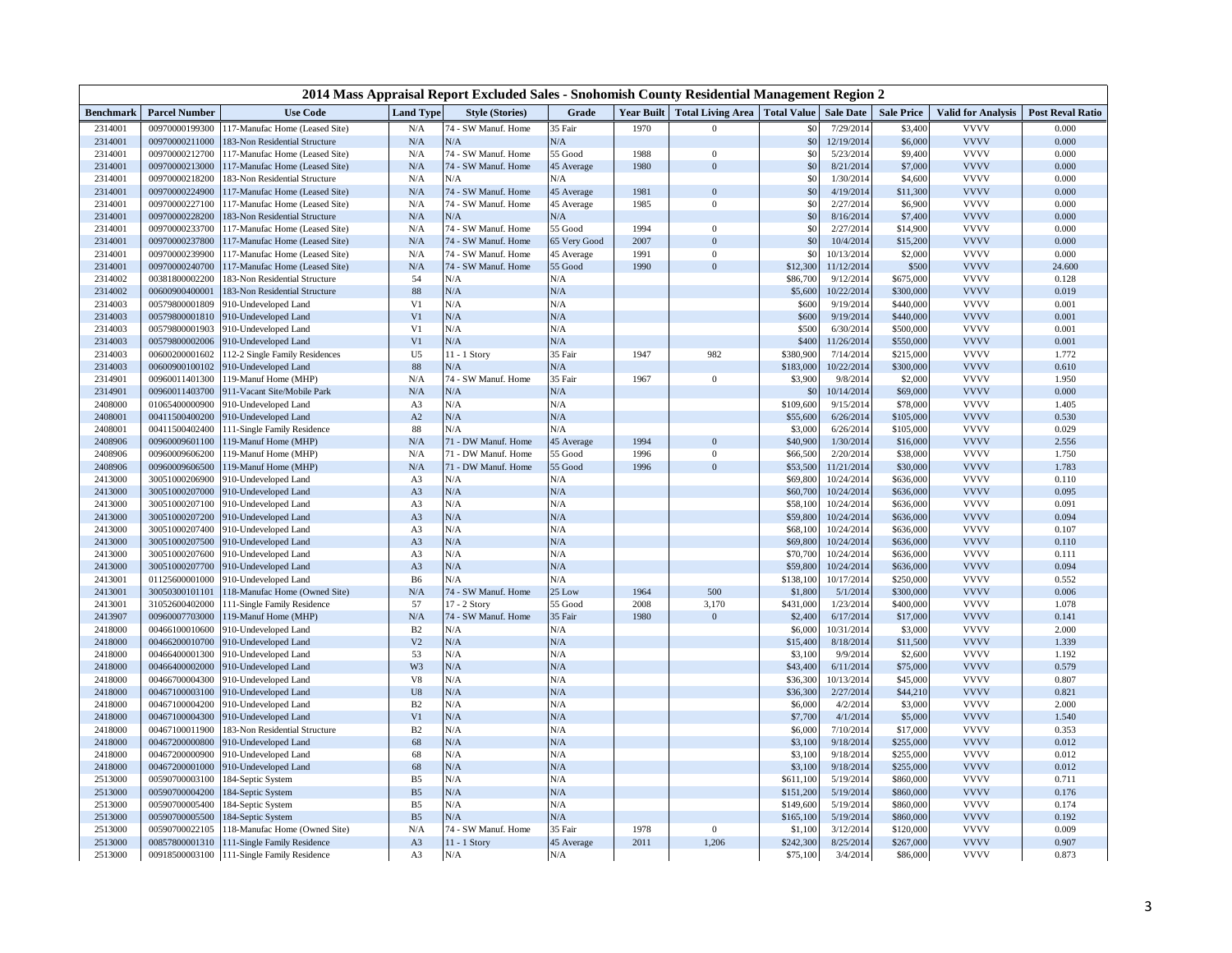| 2014 Mass Appraisal Report Excluded Sales - Snohomish County Residential Management Region 2 |                                  |                                              |                                  |                        |            |                   |                          |                              |                         |                              |                            |                         |
|----------------------------------------------------------------------------------------------|----------------------------------|----------------------------------------------|----------------------------------|------------------------|------------|-------------------|--------------------------|------------------------------|-------------------------|------------------------------|----------------------------|-------------------------|
| <b>Benchmark</b>                                                                             | <b>Parcel Number</b>             | <b>Use Code</b>                              | Land Type                        | <b>Style (Stories)</b> | Grade      | <b>Year Built</b> | <b>Total Living Area</b> | <b>Total Value Sale Date</b> |                         | <b>Sale Price</b>            | <b>Valid for Analysis</b>  | <b>Post Reval Ratio</b> |
| 2513000                                                                                      | 01010800001600                   | 183-Non Residential Structure                | A <sub>3</sub>                   | N/A                    | N/A        |                   |                          | \$76,400                     | 10/7/2014               | \$85,000                     | <b>VVVV</b>                | 0.899                   |
| 2513000                                                                                      | 01130700003000                   | 111-Single Family Residence                  | A <sub>3</sub>                   | $17 - 2$ Story         | 45 Average | 2013              | 2,464                    | \$316,300                    | 3/17/2014               | \$329,950                    | <b>VVVV</b>                | 0.959                   |
| 2513000                                                                                      | 01130700003100                   | 111-Single Family Residence                  | A <sub>3</sub>                   | 17 - 2 Story           | 45 Average | 2013              | 2,678                    | \$325,700                    | 6/25/2014               | \$349,950                    | <b>VVVV</b>                | 0.931                   |
| 2513000                                                                                      | 29050300103800                   | 910-Undeveloped Land                         | A2                               | N/A                    | N/A        |                   |                          | \$221,900                    | 6/24/2014               | \$330,000                    | <b>VVVV</b>                | 0.672                   |
| 2513000                                                                                      | 29050300105500                   | 111-Single Family Residence                  | 88                               | N/A                    | N/A        |                   |                          | \$10,200                     | 8/4/2014                | \$315,000                    | <b>VVVV</b>                | 0.032                   |
| 2513000                                                                                      | 29050300105600                   | 111-Single Family Residence                  | 88                               | N/A                    | N/A        |                   |                          | \$2,800                      | 8/4/2014                | \$315,000                    | <b>VVVV</b>                | 0.009                   |
| 2513000                                                                                      | 30052700303600                   | 111-Single Family Residence                  | 88                               | N/A                    | N/A        |                   |                          | \$27,600                     | 11/12/2014              | \$359,950                    | <b>VVVV</b>                | 0.077                   |
| 2513000                                                                                      | 30052700310100                   | 910-Undeveloped Land                         | A <sub>3</sub>                   | N/A                    | N/A        |                   |                          | \$76,900                     | 10/2/2014               | \$62,000                     | <b>VVVV</b>                | 1.240                   |
| 2513000                                                                                      | 30052800108100                   | 910-Undeveloped Land                         | A <sub>3</sub>                   | N/A                    | N/A        |                   |                          | \$94,400                     | 10/2/2014               | \$88,000                     | <b>VVVV</b>                | 1.073                   |
| 2513902                                                                                      | 00960004304900                   | 119-Manuf Home (MHP)                         | N/A                              | 71 - DW Manuf. Home    | 45 Average | 1977              | $\bf{0}$                 | \$15,100                     | 3/26/2014               | \$7,000                      | <b>VVVV</b>                | 2.157                   |
| 2513904                                                                                      | 00960006202600                   | 119-Manuf Home (MHP)                         | N/A                              | 71 - DW Manuf. Home    | 45 Average | 1979              | $\overline{0}$           | \$25,800                     | 8/4/2014                | \$13,000                     | <b>VVVV</b>                | 1.985                   |
| 2513905                                                                                      | 00960008005100                   | 119-Manuf Home (MHP)                         | N/A                              | 71 - DW Manuf. Home    | 55 Good    | 1998              | $\bf{0}$                 | \$52,900                     | 3/27/2014               | \$17,500                     | <b>VVVV</b>                | 3.023                   |
| 2513906                                                                                      | 00960012503100                   | 119-Manuf Home (MHP)                         | N/A                              | 71 - DW Manuf. Home    | 55 Good    | 1992              | $\overline{0}$           | \$56,200                     | 11/1/2014               | \$22,480                     | <b>VVVV</b>                | 2.500                   |
| 2513906                                                                                      | 00960012504800                   | 119-Manuf Home (MHP)                         | N/A                              | 74 - SW Manuf. Home    | 45 Average | 1990              | $\mathbf{0}$             | \$10,100                     | 10/14/2014              | \$4,690                      | <b>VVVV</b><br><b>VVVV</b> | 2.154                   |
| 2516901                                                                                      | 00960013306900                   | 119-Manuf Home (MHP)                         | $\rm N/A$                        | 71 - DW Manuf. Home    | 55 Good    | 1990              | $\overline{0}$           | \$58,800                     | 7/16/2014               | \$19,000                     |                            | 3.095                   |
| 2616000                                                                                      | 00385500102203                   | 910-Undeveloped Land                         | B2                               | N/A                    | N/A        |                   |                          | \$75,400                     | 6/6/2014                | \$54,500                     | <b>VVVV</b>                | 1.383                   |
| 2616000                                                                                      | 00385500400800                   | 910-Undeveloped Land                         | A2                               | N/A                    | N/A        |                   |                          | \$92,900                     | 12/15/2014              | \$75,000                     | <b>VVVV</b>                | 1.239                   |
| 2616000                                                                                      | 00385600500400                   | 910-Undeveloped Land                         | B2                               | N/A                    | N/A        |                   |                          | \$102,800                    | 6/27/2014               | \$75,000                     | <b>VVVV</b>                | 1.371                   |
| 2616000                                                                                      | 00385700100100                   | 910-Undeveloped Land                         | B2                               | N/A                    | N/A        |                   |                          | \$59,200                     | 12/27/2014              | \$250,000                    | <b>VVVV</b>                | 0.237                   |
| 2616000                                                                                      | 00385700701602                   | 110-Sr Cit Exemption Residual                | 65                               | N/A<br>N/A             | N/A<br>N/A |                   |                          | \$200                        | 5/19/2014<br>2/28/2014  | \$240,000                    | <b>VVVV</b><br><b>VVVV</b> | 0.001<br>1.036          |
| 2616000                                                                                      | 00385900300404                   | 118-Manufac Home (Owned Site)                | A2                               |                        |            |                   |                          | \$103,600                    |                         | \$100,000                    |                            |                         |
| 2616000                                                                                      | 00408400000206<br>00431300600501 | 910-Undeveloped Land                         | 88                               | N/A<br>N/A             | N/A<br>N/A |                   |                          | \$3,000<br>\$81,000          | 11/18/2014<br>7/25/2014 | \$245,950<br>\$10,260,000    | <b>VVVV</b><br><b>VVVV</b> | 0.012<br>0.008          |
| 2616000                                                                                      | 00431300600601                   | 910-Undeveloped Land                         | A3                               | N/A                    |            |                   |                          |                              |                         |                              | <b>VVVV</b>                | 0.008                   |
| 2616000                                                                                      |                                  | 910-Undeveloped Land                         | A <sub>3</sub>                   | N/A                    | N/A        |                   |                          | \$81,000                     | 7/25/201                | \$10,260,000                 | <b>VVVV</b>                | 0.008                   |
| 2616000<br>2616000                                                                           | 00431300600701<br>00431300600702 | 910-Undeveloped Land                         | A <sub>3</sub><br>A <sub>3</sub> | N/A                    | N/A<br>N/A |                   |                          | \$81,000                     | 7/25/201<br>7/25/201    | \$10,260,000<br>\$10,260,000 | <b>VVVV</b>                | 0.008                   |
|                                                                                              | 00431300600703                   | 910-Undeveloped Land                         |                                  | N/A                    |            |                   |                          | \$81,00                      | 7/25/2014               | \$10,260,000                 | <b>VVVV</b>                | 0.008                   |
| 2616000<br>2616000                                                                           |                                  | 910-Undeveloped Land                         | A3                               | N/A                    | N/A<br>N/A |                   |                          | \$81,000                     | 7/25/201                |                              | <b>VVVV</b>                | 0.008                   |
| 2616000                                                                                      | 00431300600801<br>00431300601001 | 910-Undeveloped Land<br>910-Undeveloped Land | A3                               | N/A                    | N/A        |                   |                          | \$81,000<br>\$81,000         | 7/25/2014               | \$10,260,000<br>\$10,260,000 | <b>VVVV</b>                | 0.008                   |
| 2616000                                                                                      | 00431300601201                   | 910-Undeveloped Land                         | A3<br>A <sub>3</sub>             | N/A                    | N/A        |                   |                          | \$74,700                     | 7/25/201                | \$10,260,000                 | <b>VVVV</b>                | 0.007                   |
| 2616000                                                                                      | 00431300601202                   | 910-Undeveloped Land                         | A <sub>3</sub>                   | N/A                    | N/A        |                   |                          | \$74,700                     | 7/25/201                | \$10,260,000                 | <b>VVVV</b>                | 0.007                   |
| 2616000                                                                                      | 00431300601203                   | 910-Undeveloped Land                         | A <sub>3</sub>                   | N/A                    | N/A        |                   |                          | \$81,000                     | 7/25/2014               | \$10,260,000                 | <b>VVVV</b>                | 0.008                   |
| 2616000                                                                                      | 00431300601301                   | 910-Undeveloped Land                         | A3                               | N/A                    | N/A        |                   |                          | \$81,000                     | 7/25/201                | \$10,260,000                 | <b>VVVV</b>                | 0.008                   |
| 2616000                                                                                      | 00431300601302                   | 910-Undeveloped Land                         | A3                               | N/A                    | N/A        |                   |                          | \$81,000                     | 7/25/201                | \$10,260,000                 | <b>VVVV</b>                | 0.008                   |
| 2616000                                                                                      | 00431300601303                   | 910-Undeveloped Land                         | A3                               | N/A                    | N/A        |                   |                          | \$81,000                     | 7/25/201                | \$10,260,000                 | <b>VVVV</b>                | 0.008                   |
| 2616000                                                                                      | 00431300601304                   | 910-Undeveloped Land                         | A <sub>3</sub>                   | N/A                    | N/A        |                   |                          | \$81,00                      | 7/25/201                | \$10,260,000                 | <b>VVVV</b>                | 0.008                   |
| 2616000                                                                                      | 00431300601305                   | 910-Undeveloped Land                         | A3                               | N/A                    | N/A        |                   |                          | \$81,000                     | 7/25/201                | \$10,260,000                 | <b>VVVV</b>                | 0.008                   |
| 2616000                                                                                      | 00431300700100                   | 910-Undeveloped Land                         | A <sub>3</sub>                   | N/A                    | N/A        |                   |                          | \$81,000                     | 7/25/201                | \$10,260,000                 | <b>VVVV</b>                | 0.008                   |
| 2616000                                                                                      | 00431300700101                   | 910-Undeveloped Land                         | A3                               | N/A                    | N/A        |                   |                          | \$81,000                     | 7/25/2014               | \$10,260,000                 | <b>VVVV</b>                | 0.008                   |
| 2616000                                                                                      | 00431300700301                   | 910-Undeveloped Land                         | A3                               | N/A                    | N/A        |                   |                          | \$81,000                     | 7/25/201                | \$10,260,000                 | <b>VVVV</b>                | 0.008                   |
| 2616000                                                                                      | 00431300700302                   | 910-Undeveloped Land                         | A3                               | N/A                    | N/A        |                   |                          | \$61,000                     | 7/25/201                | \$10,260,000                 | <b>VVVV</b>                | 0.006                   |
| 2616000                                                                                      | 00431300700501                   | 910-Undeveloped Land                         | A <sub>3</sub>                   | N/A                    | N/A        |                   |                          | \$61,000                     | 7/25/2014               | \$10,260,000                 | <b>VVVV</b>                | 0.006                   |
| 2616000                                                                                      | 00431300700502                   | 910-Undeveloped Land                         | A <sub>3</sub>                   | N/A                    | N/A        |                   |                          | \$81,000                     | 7/25/201                | \$10,260,000                 | <b>VVVV</b>                | 0.008                   |
| 2616000                                                                                      | 00431300700701                   | 910-Undeveloped Land                         | A <sub>3</sub>                   | N/A                    | N/A        |                   |                          | \$74,700                     | 7/25/2014               | \$10,260,000                 | <b>VVVV</b>                | 0.007                   |
| 2616000                                                                                      | 00431300700702                   | 910-Undeveloped Land                         | A3                               | $\rm N/A$              | N/A        |                   |                          | \$54,700                     | 7/25/201                | \$10,260,000                 | <b>VVVV</b>                | 0.005                   |
| 2616000                                                                                      | 00431300700900                   | 910-Undeveloped Land                         | A3                               | N/A                    | N/A        |                   |                          | \$74,700                     | 7/25/201                | \$10,260,000                 | <b>VVVV</b>                | 0.007                   |
| 2616000                                                                                      | 00431300700901                   | 910-Undeveloped Land                         | A3                               | N/A                    | N/A        |                   |                          | \$74,700                     | 7/25/2014               | \$10,260,000                 | <b>VVVV</b>                | 0.007                   |
| 2616000                                                                                      | 00431300701101                   | 910-Undeveloped Land                         | A <sub>3</sub>                   | N/A                    | N/A        |                   |                          | \$74,700                     | 7/25/2014               | \$10,260,000                 | <b>VVVV</b>                | 0.007                   |
| 2616000                                                                                      | 00431300701102                   | 910-Undeveloped Land                         | A <sub>3</sub>                   | N/A                    | N/A        |                   |                          | \$54,700                     | 7/25/201                | \$10,260,000                 | <b>VVVV</b>                | 0.005                   |
| 2616000                                                                                      | 00431300701300                   | 910-Undeveloped Land                         | A <sub>3</sub>                   | N/A                    | N/A        |                   |                          | \$54,700                     | 7/25/201                | \$10,260,000                 | <b>VVVV</b>                | 0.005                   |
| 2616000                                                                                      | 00431300701301                   | 910-Undeveloped Land                         | A3                               | N/A                    | N/A        |                   |                          | \$74,700                     | 7/25/2014               | \$10,260,000                 | <b>VVVV</b>                | 0.007                   |
| 2616000                                                                                      | 00431300701700                   | 910-Undeveloped Land                         | A3                               | N/A                    | N/A        |                   |                          | \$61,000                     | 7/25/2014               | \$10,260,000                 | <b>VVVV</b>                | 0.006                   |
| 2616000                                                                                      | 00431300701701                   | 910-Undeveloped Land                         | A3                               | N/A                    | N/A        |                   |                          | \$81,000                     | 7/25/2014               | \$10,260,000                 | <b>VVVV</b>                | 0.008                   |
| 2616000                                                                                      | 00431300701901                   | 910-Undeveloped Land                         | A <sub>3</sub>                   | N/A                    | N/A        |                   |                          | \$81,000                     | 7/25/201                | \$10,260,000                 | <b>VVVV</b>                | 0.008                   |
| 2616000                                                                                      | 00431300701902                   | 910-Undeveloped Land                         | A3                               | N/A                    | N/A        |                   |                          | \$61,000                     | 7/25/201                | \$10,260,00                  | <b>VVVV</b>                | 0.006                   |
| 2616000                                                                                      | 00431300702100                   | 910-Undeveloped Land                         | A <sub>3</sub>                   | N/A                    | N/A        |                   |                          | \$61,000                     | 7/25/2014               | \$10,260,000                 | <b>VVVV</b>                | 0.006                   |
| 2616000                                                                                      | 00431300702101                   | 910-Undeveloped Land                         | A3                               | N/A                    | N/A        |                   |                          | \$81,000                     | 7/25/2014               | \$10,260,000                 | <b>VVVV</b>                | 0.008                   |
| 2616000                                                                                      | 00431300702301                   | 910-Undeveloped Land                         | A3                               | N/A                    | N/A        |                   |                          | \$81,000                     | 7/25/2014               | \$10,260,000                 | <b>VVVV</b>                | 0.008                   |
| 2616000                                                                                      | 00431300702302                   | 910-Undeveloped Land                         | A3                               | ${\rm N/A}$            | N/A        |                   |                          | \$81,000                     | 7/25/2014               | \$10,260,000                 | <b>VVVV</b>                | 0.008                   |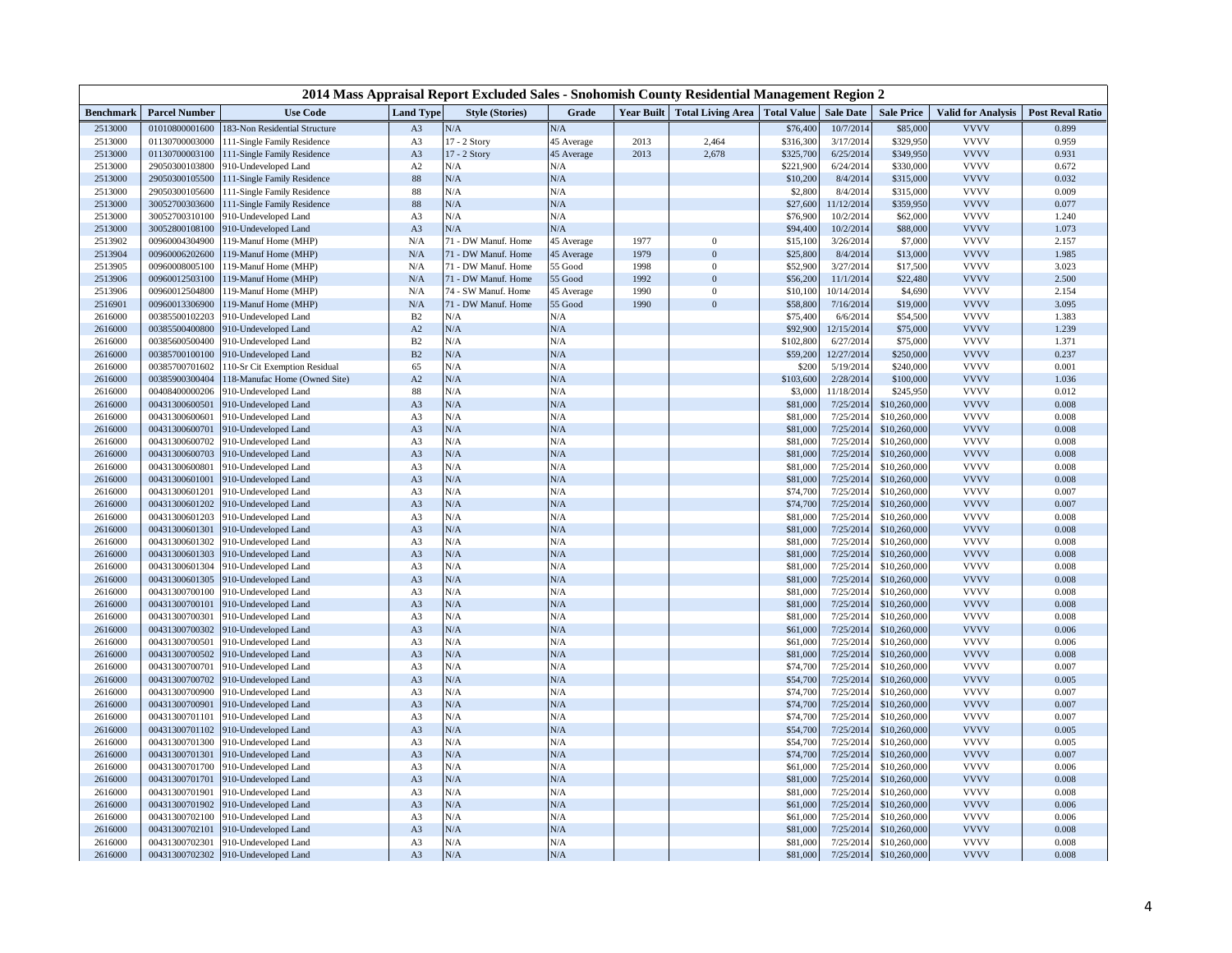| 2014 Mass Appraisal Report Excluded Sales - Snohomish County Residential Management Region 2 |                                  |                                              |                                  |                        |            |  |                                     |                      |                        |                              |                            |                         |
|----------------------------------------------------------------------------------------------|----------------------------------|----------------------------------------------|----------------------------------|------------------------|------------|--|-------------------------------------|----------------------|------------------------|------------------------------|----------------------------|-------------------------|
| <b>Benchmark</b>                                                                             | <b>Parcel Number</b>             | <b>Use Code</b>                              | <b>Land Type</b>                 | <b>Style (Stories)</b> | Grade      |  | <b>Year Built Total Living Area</b> | <b>Total Value</b>   | <b>Sale Date</b>       | <b>Sale Price</b>            | <b>Valid for Analysis</b>  | <b>Post Reval Ratio</b> |
| 2616000                                                                                      | 00431300800100                   | 910-Undeveloped Land                         | A <sub>3</sub>                   | N/A                    | N/A        |  |                                     | \$74,700             | 7/25/201               | \$10,260,000                 | <b>VVVV</b>                | 0.007                   |
| 2616000                                                                                      | 00431300800101                   | 910-Undeveloped Land                         | A <sub>3</sub>                   | N/A                    | N/A        |  |                                     | \$81,000             | 7/25/201               | \$10,260,000                 | <b>VVVV</b>                | 0.008                   |
| 2616000                                                                                      | 00431300800102                   | 910-Undeveloped Land                         | A <sub>3</sub>                   | N/A                    | N/A        |  |                                     | \$81,000             | 7/25/2014              | \$10,260,000                 | <b>VVVV</b>                | 0.008                   |
| 2616000                                                                                      | 00431300800201                   | 910-Undeveloped Land                         | A3                               | N/A                    | N/A        |  |                                     | \$61,000             | 7/25/201               | \$10,260,000                 | <b>VVVV</b>                | 0.006                   |
| 2616000                                                                                      | 00431300800202                   | 910-Undeveloped Land                         | A <sub>3</sub>                   | N/A                    | N/A        |  |                                     | \$74,700             | 7/25/2014              | \$10,260,000                 | <b>VVVV</b>                | 0.007                   |
| 2616000                                                                                      | 00431300800401                   | 910-Undeveloped Land                         | A3                               | $\rm N/A$              | N/A        |  |                                     | \$61,000             | 7/25/201               | \$10,260,000                 | <b>VVVV</b>                | 0.006                   |
| 2616000                                                                                      | 00431300800402                   | 910-Undeveloped Land                         | A3                               | N/A                    | N/A        |  |                                     | \$74,700             | 7/25/201               | \$10,260,000                 | <b>VVVV</b>                | 0.007                   |
| 2616000                                                                                      | 00431300800601                   | 910-Undeveloped Land                         | A3                               | N/A                    | N/A        |  |                                     | \$74,700             | 7/25/201               | \$10,260,000                 | <b>VVVV</b>                | 0.007                   |
| 2616000                                                                                      | 00431300800602                   | 910-Undeveloped Land                         | A <sub>3</sub>                   | N/A                    | N/A        |  |                                     | \$54,700             | 7/25/201               | \$10,260,000                 | <b>VVVV</b>                | 0.005                   |
| 2616000                                                                                      | 00431300801101                   | 910-Undeveloped Land                         | A <sub>3</sub>                   | N/A                    | N/A        |  |                                     | \$74,700             | 7/25/201               | \$10,260,000                 | <b>VVVV</b>                | 0.007                   |
| 2616000                                                                                      | 00431300801102                   | 910-Undeveloped Land                         | A <sub>3</sub>                   | N/A                    | N/A        |  |                                     | \$74,700             | 7/25/201               | \$10,260,000                 | <b>VVVV</b>                | 0.007                   |
| 2616000                                                                                      | 00431300801103                   | 910-Undeveloped Land                         | A3                               | N/A                    | N/A        |  |                                     | \$74,700             | 7/25/2014              | \$10,260,000                 | <b>VVVV</b>                | 0.007                   |
| 2616000                                                                                      | 00431300801104                   | 910-Undeveloped Land                         | A <sub>3</sub>                   | N/A                    | N/A        |  |                                     | \$74,700             | 7/25/2014              | \$10,260,000                 | <b>VVVV</b>                | 0.007                   |
| 2616000                                                                                      | 00431300801301                   | 910-Undeveloped Land                         | A3                               | N/A                    | N/A        |  |                                     | \$74,700             | 7/25/201               | \$10,260,000                 | <b>VVVV</b>                | 0.007                   |
| 2616000                                                                                      | 00431300801302                   | 910-Undeveloped Land                         | A <sub>3</sub>                   | N/A                    | N/A        |  |                                     | \$74,700             | 7/25/201               | \$10,260,000                 | <b>VVVV</b>                | 0.007                   |
| 2616000                                                                                      | 00431300801401                   | 910-Undeveloped Land                         | A3                               | N/A                    | N/A        |  |                                     | \$74,700             | 7/25/201               | \$10,260,000                 | <b>VVVV</b>                | 0.007                   |
| 2616000                                                                                      | 00431300801402                   | 910-Undeveloped Land                         | A3                               | N/A                    | N/A        |  |                                     | \$74,700             | 7/25/201               | \$10,260,000                 | <b>VVVV</b>                | 0.007                   |
| 2616000                                                                                      | 00431300801501                   | 910-Undeveloped Land                         | A <sub>3</sub>                   | N/A                    | N/A        |  |                                     | \$81,000             | 7/25/2014              | \$10,260,000                 | <b>VVVV</b>                | 0.008                   |
| 2616000                                                                                      | 00431300801502                   | 910-Undeveloped Land                         | A <sub>3</sub>                   | N/A                    | N/A        |  |                                     | \$74,700             | 7/25/2014              | \$10,260,000                 | <b>VVVV</b>                | 0.007                   |
| 2616000                                                                                      | 00431300801801                   | 910-Undeveloped Land                         | A <sub>3</sub>                   | N/A                    | N/A        |  |                                     | \$54,700             | 7/25/201               | \$10,260,000                 | <b>VVVV</b>                | 0.005                   |
| 2616000                                                                                      | 00431300801802                   | 910-Undeveloped Land                         | A <sub>3</sub>                   | N/A                    | N/A        |  |                                     | \$74,700             | 7/25/201               | \$10,260,000                 | <b>VVVV</b>                | 0.007                   |
| 2616000                                                                                      | 00431300802001                   | 910-Undeveloped Land                         | A3                               | N/A                    | N/A        |  |                                     | \$81,000             | 7/25/2014              | \$10,260,000                 | <b>VVVV</b>                | 0.008                   |
| 2616000                                                                                      | 00431300802002                   | 910-Undeveloped Land                         | A3                               | N/A                    | N/A        |  |                                     | \$61,000             | 7/25/201               | \$10,260,000                 | <b>VVVV</b>                | 0.006                   |
| 2616000                                                                                      | 00431300802201                   | 910-Undeveloped Land                         | A3                               | N/A                    | N/A        |  |                                     | \$61,000             | 7/25/2014              | \$10,260,000                 | <b>VVVV</b>                | 0.006                   |
| 2616000                                                                                      | 00431300802202                   | 910-Undeveloped Land                         | A <sub>3</sub>                   | N/A                    | N/A        |  |                                     | \$81,000             | 7/25/201               | \$10,260,000                 | <b>VVVV</b><br><b>VVVV</b> | 0.008                   |
| 2616000                                                                                      | 00431300802401                   | 910-Undeveloped Land                         | A3                               | N/A<br>N/A             | N/A        |  |                                     | \$81,000             | 7/25/201               | \$10,260,000                 | <b>VVVV</b>                | 0.008                   |
| 2616000                                                                                      | 00431300901500                   | 910-Undeveloped Land                         | A <sub>3</sub>                   |                        | N/A        |  |                                     | \$68,600             | 7/25/2014              | \$10,260,000                 |                            | 0.007                   |
| 2616000                                                                                      | 00431300901701                   | 910-Undeveloped Land                         | A <sub>3</sub>                   | N/A                    | N/A        |  |                                     | \$52,000             | 7/25/201               | \$10,260,000                 | <b>VVVV</b><br><b>VVVV</b> | 0.005                   |
| 2616000<br>2616000                                                                           | 00431300901702<br>00431300901901 | 910-Undeveloped Land<br>910-Undeveloped Land | A <sub>3</sub><br>A <sub>3</sub> | N/A<br>N/A             | N/A<br>N/A |  |                                     | \$72,000<br>\$52,000 | 7/25/2014<br>7/25/2014 | \$10,260,000<br>\$10,260,000 | <b>VVVV</b>                | 0.007<br>0.005          |
| 2616000                                                                                      | 00431300901902                   | 910-Undeveloped Land                         | A <sub>3</sub>                   | N/A                    | N/A        |  |                                     | \$72,00              | 7/25/201               | \$10,260,000                 | <b>VVVV</b>                | 0.007                   |
| 2616000                                                                                      | 00431300902101                   | 910-Undeveloped Land                         | A3                               | N/A                    | N/A        |  |                                     | \$52,000             | 7/25/201               | \$10,260,000                 | <b>VVVV</b>                | 0.005                   |
| 2616000                                                                                      | 00431300902102                   | 910-Undeveloped Land                         | A <sub>3</sub>                   | N/A                    | N/A        |  |                                     | \$72,000             | 7/25/201               | \$10,260,000                 | <b>VVVV</b>                | 0.007                   |
| 2616000                                                                                      | 00431300902301                   | 910-Undeveloped Land                         | A <sub>3</sub>                   | N/A                    | N/A        |  |                                     | \$52,000             | 7/25/2014              | \$10,260,000                 | <b>VVVV</b>                | 0.005                   |
| 2616000                                                                                      | 00431300902302                   | 910-Undeveloped Land                         | A <sub>3</sub>                   | N/A                    | N/A        |  |                                     | \$74,700             | 7/25/201               | \$10,260,000                 | <b>VVVV</b>                | 0.007                   |
| 2616000                                                                                      | 00431301000100                   | 910-Undeveloped Land                         | A <sub>3</sub>                   | N/A                    | N/A        |  |                                     | \$74,700             | 7/25/2014              | \$10,260,000                 | <b>VVVV</b>                | 0.007                   |
| 2616000                                                                                      | 00431301000101                   | 910-Undeveloped Land                         | A <sub>3</sub>                   | N/A                    | N/A        |  |                                     | \$54,700             | 7/25/2014              | \$10,260,000                 | <b>VVVV</b>                | 0.005                   |
| 2616000                                                                                      | 00431301000102                   | 910-Undeveloped Land                         | A3                               | N/A                    | N/A        |  |                                     | \$74,700             | 7/25/201               | \$10,260,000                 | <b>VVVV</b>                | 0.007                   |
| 2616000                                                                                      | 00431301000103                   | 910-Undeveloped Land                         | A <sub>3</sub>                   | N/A                    | N/A        |  |                                     | \$54,700             | 7/25/2014              | \$10,260,000                 | <b>VVVV</b>                | 0.005                   |
| 2616000                                                                                      | 00431301000300                   | 910-Undeveloped Land                         | A3                               | N/A                    | N/A        |  |                                     | \$72,000             | 7/25/201               | \$10,260,000                 | <b>VVVV</b>                | 0.007                   |
| 2616000                                                                                      | 00431301000301                   | 910-Undeveloped Land                         | A3                               | N/A                    | N/A        |  |                                     | \$54,700             | 7/25/201               | \$10,260,000                 | <b>VVVV</b>                | 0.005                   |
| 2616000                                                                                      | 00431301000500                   | 910-Undeveloped Land                         | A <sub>3</sub>                   | N/A                    | N/A        |  |                                     | \$72,000             | 7/25/201               | \$10,260,000                 | <b>VVVV</b>                | 0.007                   |
| 2616000                                                                                      | 00431301000701                   | 910-Undeveloped Land                         | A <sub>3</sub>                   | N/A                    | N/A        |  |                                     | \$72,000             | 7/25/201               | \$10,260,000                 | <b>VVVV</b>                | 0.007                   |
| 2616000                                                                                      | 00431301000800                   | 910-Undeveloped Land                         | A <sub>3</sub>                   | N/A                    | N/A        |  |                                     | \$74,400             | 7/25/201               | \$10,260,000                 | <b>VVVV</b>                | 0.007                   |
| 2616000                                                                                      | 00431301001700                   | 910-Undeveloped Land                         | A <sub>3</sub>                   | N/A                    | N/A        |  |                                     | \$77,200             | 7/25/201               | \$10,260,000                 | <b>VVVV</b>                | 0.008                   |
| 2616000                                                                                      | 00431301001901                   | 910-Undeveloped Land                         | A3                               | N/A                    | N/A        |  |                                     | \$74,700             | 7/25/2014              | \$10,260,000                 | <b>VVVV</b>                | 0.007                   |
| 2616000                                                                                      | 00431301002000                   | 910-Undeveloped Land                         | A3                               | N/A                    | N/A        |  |                                     | \$54,700             | 7/25/201               | \$10,260,000                 | <b>VVVV</b>                | 0.005                   |
| 2616000                                                                                      | 00431301002001                   | 910-Undeveloped Land                         | A3                               | N/A                    | N/A        |  |                                     | \$83,700             | 7/25/2014              | \$10,260,000                 | <b>VVVV</b>                | 0.008                   |
| 2616000                                                                                      | 00431301002201                   | 910-Undeveloped Land                         | A <sub>3</sub>                   | N/A                    | N/A        |  |                                     | \$54,700             | 7/25/2014              | \$10,260,000                 | <b>VVVV</b>                | 0.005                   |
| 2616000                                                                                      | 00431301002202                   | 910-Undeveloped Land                         | A3                               | N/A                    | N/A        |  |                                     | \$74,700             | 7/25/201               | \$10,260,000                 | <b>VVVV</b>                | 0.007                   |
| 2616000                                                                                      | 00431301002400                   | 910-Undeveloped Land                         | A <sub>3</sub>                   | N/A                    | N/A        |  |                                     | \$54,700             | 7/25/2014              | \$10,260,000                 | <b>VVVV</b>                | 0.005                   |
| 2616000                                                                                      | 00431301002401                   | 910-Undeveloped Land                         | A <sub>3</sub>                   | $\rm N/A$              | N/A        |  |                                     | \$74,700             | 7/25/2014              | \$10,260,000                 | <b>VVVV</b>                | 0.007                   |
| 2616000                                                                                      | 00431301100200                   | 910-Undeveloped Land                         | A <sub>3</sub>                   | N/A                    | N/A        |  |                                     | \$74,700             | 7/25/2014              | \$10,260,000                 | <b>VVVV</b>                | 0.007                   |
| 2616000                                                                                      | 00431301100201                   | 910-Undeveloped Land                         | A3                               | N/A                    | N/A        |  |                                     | \$54,700             | 7/25/201               | \$10,260,000                 | <b>VVVV</b>                | 0.005                   |
| 2616000                                                                                      | 00431301100401                   | 910-Undeveloped Land                         | A3                               | N/A                    | N/A        |  |                                     | \$83,700             | 7/25/201               | \$10,260,000                 | <b>VVVV</b>                | 0.008                   |
| 2616000                                                                                      | 00431301100402                   | 910-Undeveloped Land                         | A3                               | N/A                    | N/A        |  |                                     | \$54,700             | 7/25/201               | \$10,260,000                 | <b>VVVV</b>                | 0.005                   |
| 2616000                                                                                      | 00431301200100                   | 910-Undeveloped Land                         | A3                               | N/A                    | N/A        |  |                                     | \$81,000             | 7/25/201               | \$10,260,000                 | <b>VVVV</b>                | 0.008                   |
| 2616000                                                                                      | 00431301200103                   | 910-Undeveloped Land                         | A <sub>3</sub>                   | $\rm N/A$              | N/A        |  |                                     | \$81,000             | 7/25/2014              | \$10,260,000                 | <b>VVVV</b>                | 0.008                   |
| 2616000                                                                                      | 00431301200401                   | 910-Undeveloped Land                         | A3                               | N/A                    | N/A        |  |                                     | \$83,700             | 7/25/2014              | \$10,260,000                 | <b>VVVV</b>                | 0.008                   |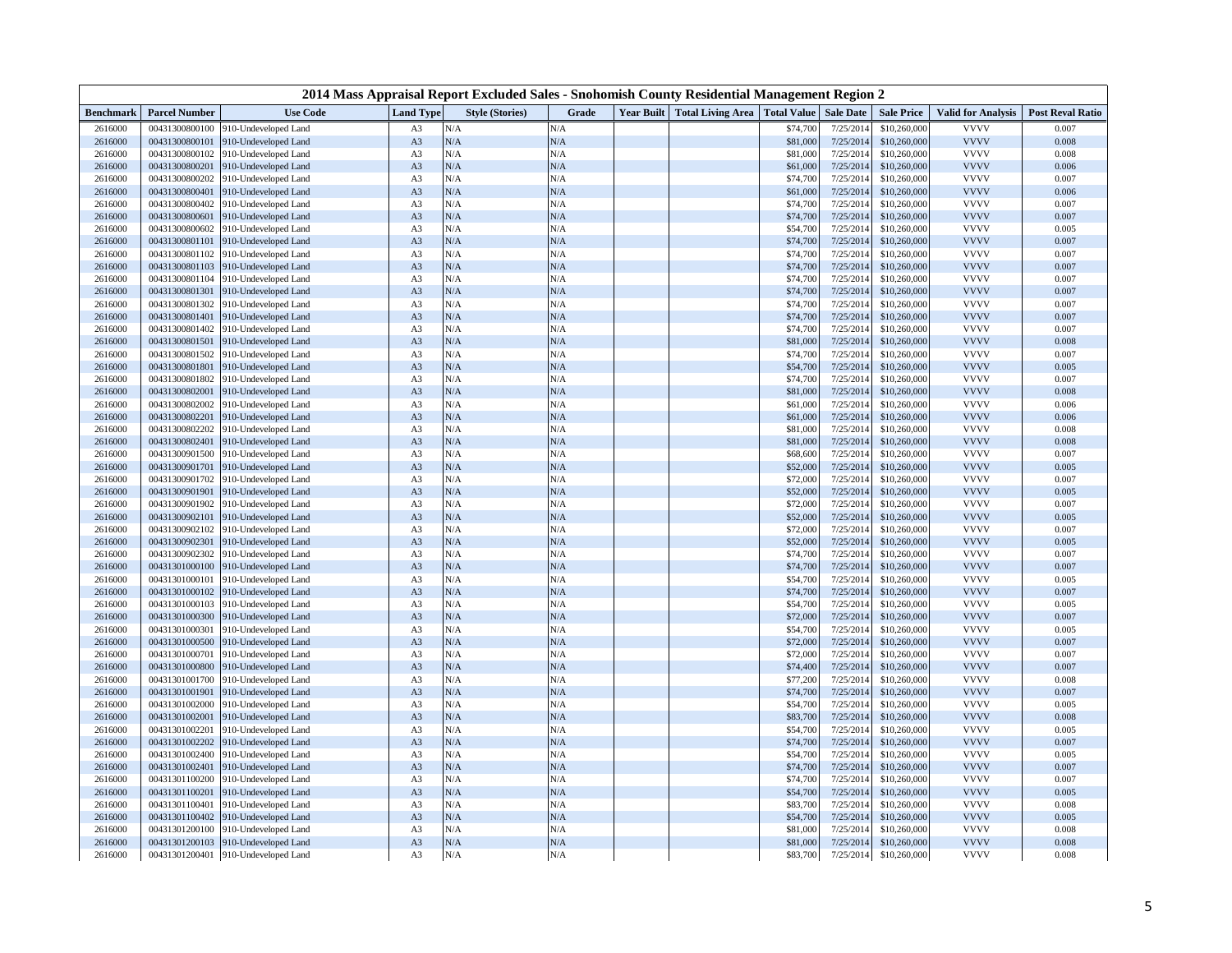| 2014 Mass Appraisal Report Excluded Sales - Snohomish County Residential Management Region 2 |                                  |                                                     |                                  |                        |            |                   |                          |                       |                        |                        |                            |                         |
|----------------------------------------------------------------------------------------------|----------------------------------|-----------------------------------------------------|----------------------------------|------------------------|------------|-------------------|--------------------------|-----------------------|------------------------|------------------------|----------------------------|-------------------------|
| <b>Benchmark</b>                                                                             | <b>Parcel Number</b>             | <b>Use Code</b>                                     | <b>Land Type</b>                 | <b>Style (Stories)</b> | Grade      | <b>Year Built</b> | <b>Total Living Area</b> | <b>Total Value</b>    | <b>Sale Date</b>       | <b>Sale Price</b>      | <b>Valid for Analysis</b>  | <b>Post Reval Ratio</b> |
| 2616000                                                                                      | 00431301200404                   | 910-Undeveloped Land                                | A3                               | N/A                    | N/A        |                   |                          | \$81,000              | 7/25/201               | \$10,260,000           | <b>VVVV</b>                | 0.008                   |
| 2616000                                                                                      | 00431301200801                   | 910-Undeveloped Land                                | A <sub>3</sub>                   | N/A                    | N/A        |                   |                          | \$72,000              | 7/25/201               | \$10,260,000           | <b>VVVV</b>                | 0.007                   |
| 2616000                                                                                      | 00431301200802                   | 910-Undeveloped Land                                | A3                               | N/A                    | N/A        |                   |                          | \$72,000              | 7/25/2014              | \$10,260,000           | <b>VVVV</b>                | 0.007                   |
| 2616000                                                                                      | 00431301200901                   | 910-Undeveloped Land                                | A <sub>3</sub>                   | N/A                    | N/A        |                   |                          | \$72,000              | 7/25/2014              | \$10,260,000           | <b>VVVV</b>                | 0.007                   |
| 2616000                                                                                      | 00431301200902                   | 910-Undeveloped Land                                | A3                               | N/A                    | N/A        |                   |                          | \$72,000              | 7/25/2014              | \$10,260,000           | <b>VVVV</b>                | 0.007                   |
| 2616000                                                                                      | 00431301201300                   | 910-Undeveloped Land                                | A3                               | N/A                    | N/A        |                   |                          | \$72,000              | 7/25/201               | \$10,260,000           | <b>VVVV</b>                | 0.007                   |
| 2616000                                                                                      | 00431301201301                   | 910-Undeveloped Land                                | A3                               | N/A                    | N/A        |                   |                          | \$72,000              | 7/25/201               | \$10,260,000           | <b>VVVV</b>                | 0.007                   |
| 2616000                                                                                      | 00431301201302                   | 910-Undeveloped Land                                | A <sub>3</sub>                   | N/A                    | N/A        |                   |                          | \$72,000              | 7/25/201               | \$10,260,000           | <b>VVVV</b>                | 0.007                   |
| 2616000                                                                                      | 00431301201303                   | 910-Undeveloped Land                                | A <sub>3</sub>                   | N/A                    | N/A        |                   |                          | \$73,600              | 7/25/201               | \$10,260,000           | <b>VVVV</b>                | 0.007                   |
| 2616000                                                                                      | 00431301201701                   | 910-Undeveloped Land                                | A <sub>3</sub>                   | N/A                    | N/A        |                   |                          | \$81,000              | 7/25/2014              | \$10,260,000           | <b>VVVV</b>                | 0.008                   |
| 2616000                                                                                      | 00431301201702                   | 910-Undeveloped Land                                | A <sub>3</sub>                   | N/A                    | N/A        |                   |                          | \$81,000              | 7/25/201               | \$10,260,000           | <b>VVVV</b>                | 0.008                   |
| 2616000                                                                                      | 00431301202001                   | 910-Undeveloped Land                                | A <sub>3</sub>                   | N/A                    | N/A        |                   |                          | \$75,600              | 7/25/2014              | \$10,260,000           | <b>VVVV</b>                | 0.007                   |
| 2616000                                                                                      | 00431301202100                   | 910-Undeveloped Land                                | A3                               | N/A                    | N/A        |                   |                          | \$75,600              | 7/25/201               | \$10,260,000           | <b>VVVV</b>                | 0.007                   |
| 2616000                                                                                      | 00431301202201                   | 910-Undeveloped Land                                | A <sub>3</sub>                   | N/A                    | N/A        |                   |                          | \$81,000              | 7/25/201               | \$10,260,000           | <b>VVVV</b>                | 0.008                   |
| 2616000                                                                                      | 00431301202202                   | 910-Undeveloped Land                                | A3                               | N/A                    | N/A        |                   |                          | \$75,600              | 7/25/201               | \$10,260,000           | <b>VVVV</b>                | 0.007                   |
| 2616000                                                                                      | 00431301202301                   | 910-Undeveloped Land                                | A <sub>3</sub>                   | N/A                    | N/A        |                   |                          | \$83,700              | 7/25/201               | \$10,260,000           | <b>VVVV</b>                | 0.008                   |
| 2616000                                                                                      | 00431400200500                   | 910-Undeveloped Land                                | B2                               | N/A                    | N/A        |                   |                          | \$93,200              | 6/5/2014               | \$165,000              | <b>VVVV</b>                | 0.565                   |
| 2616000                                                                                      | 00431400600801                   | 910-Undeveloped Land                                | B2                               | N/A                    | N/A        |                   |                          | \$93,100              | 1/23/2014              | \$110,000              | <b>VVVV</b>                | 0.846                   |
| 2616000                                                                                      | 00457000000401                   | 111-Single Family Residence                         | B <sub>5</sub>                   | 11 - 1 Story           | 35 Fair    | 1925              | 960                      | \$187,800             | 1/3/2014               | \$775,000              | <b>VVVV</b>                | 0.242                   |
| 2616000                                                                                      | 00457000000600                   | 910-Undeveloped Land                                | A2                               | N/A                    | N/A        |                   |                          | \$711,800             | 8/5/2014               | \$2,835,000            | <b>VVVV</b>                | 0.251                   |
| 2616000                                                                                      | 00457000000601                   | 910-Undeveloped Land                                | B2                               | N/A                    | N/A        |                   |                          | \$113,500             | 8/5/2014               | \$2,835,000            | <b>VVVV</b>                | 0.040                   |
| 2616000                                                                                      | 00457000003002                   | 117-Manufac Home (Leased Site)                      | A2                               | N/A                    | N/A        |                   |                          | \$85,000              | 8/29/2014              | \$321,805              | <b>VVVV</b>                | 0.264                   |
| 2616000                                                                                      | 00457000003003                   | 117-Manufac Home (Leased Site)                      | A2                               | N/A<br>N/A             | N/A        |                   |                          | \$85,100              | 8/29/2014              | \$321,805              | <b>VVVV</b><br><b>VVVV</b> | 0.264                   |
| 2616000                                                                                      | 00457000003004                   | 117-Manufac Home (Leased Site)                      | A2                               |                        | N/A        |                   |                          | \$85,100              | 8/29/2014              | \$321,805              | <b>VVVV</b>                | 0.264                   |
| 2616000                                                                                      | 00457000003005                   | 117-Manufac Home (Leased Site)                      | A2                               | N/A<br>N/A             | N/A<br>N/A |                   |                          | \$85,300              | 8/29/2014              | \$321,805              | <b>VVVV</b>                | 0.265                   |
| 2616000                                                                                      | 00457100004200<br>00476200100101 | 910-Undeveloped Land                                | B5                               | N/A                    |            |                   |                          | \$154,500             | 9/25/2014<br>3/20/2014 | \$140,000<br>\$82,500  | <b>VVVV</b>                | 1.104<br>1.320          |
| 2616000                                                                                      |                                  | 910-Undeveloped Land                                | A2                               |                        | N/A        |                   |                          | \$108,900             |                        |                        | <b>VVVV</b>                |                         |
| 2616000<br>2616000                                                                           | 00493301500102<br>00493301500103 | 910-Undeveloped Land                                | A3                               | N/A<br>N/A             | N/A<br>N/A |                   |                          | \$82,200              | 3/13/2014<br>3/13/2014 | \$300,000              | <b>VVVV</b>                | 0.274<br>0.291          |
| 2616000                                                                                      | 00493301500112                   | 910-Undeveloped Land<br>910-Undeveloped Land        | A <sub>3</sub><br>A <sub>3</sub> | N/A                    | N/A        |                   |                          | \$87,300<br>\$90,900  | 3/13/2014              | \$300,000<br>\$300,000 | <b>VVVV</b>                | 0.303                   |
|                                                                                              |                                  |                                                     |                                  | N/A                    | N/A        |                   |                          |                       |                        | \$150,000              | <b>VVVV</b>                | 0.750                   |
| 2616000<br>2616000                                                                           | 00493400700400<br>00493401300105 | 910-Undeveloped Land<br>111-Single Family Residence | A <sub>3</sub><br>A <sub>3</sub> | N/A                    | N/A        |                   |                          | \$112,500<br>\$82,500 | 4/10/2014<br>6/2/2014  | \$111,000              | <b>VVVV</b>                | 0.743                   |
| 2616000                                                                                      | 00493401300403                   | 910-Undeveloped Land                                | A3                               | N/A                    | N/A        |                   |                          | \$100,400             | 9/3/2014               | \$150,000              | <b>VVVV</b>                | 0.669                   |
| 2616000                                                                                      | 01100100000800                   | 910-Undeveloped Land                                | A3                               | N/A                    | N/A        |                   |                          | \$80,100              | 7/10/2014              | \$90,000               | <b>VVVV</b>                | 0.890                   |
| 2616000                                                                                      | 01136200000900                   | 910-Undeveloped Land                                | A3                               | N/A                    | N/A        |                   |                          | \$85,000              | 12/23/2014             | \$382,088              | <b>VVVV</b>                | 0.222                   |
| 2616000                                                                                      | 01137000002000                   | 910-Undeveloped Land                                | A <sub>3</sub>                   | N/A                    | N/A        |                   |                          | \$90,900              | 6/17/2014              | \$120,000              | <b>VVVV</b>                | 0.758                   |
| 2616000                                                                                      | 01140600000200                   | 142-SFR Condominium CommonWall                      | C <sub>4</sub>                   | 17 - 2 Story           | 45 Average | 2008              | 1,894                    | \$258,300             | 9/5/2014               | \$285,000              | <b>VVVV</b>                | 0.906                   |
| 2616000                                                                                      | 01141800007300                   | 111-Single Family Residence                         | A <sub>3</sub>                   | 17 - 2 Story           | 45 Average | 2015              | 1,869                    | \$296,500             | 12/11/2014             | \$305,800              | <b>VVVV</b>                | 0.970                   |
| 2616000                                                                                      | 29051300105800                   | 910-Undeveloped Land                                | A <sub>3</sub>                   | N/A                    | N/A        |                   |                          | \$90,900              | 11/19/2014             | \$80,000               | <b>VVVV</b>                | 1.136                   |
| 2616000                                                                                      | 29052300400900                   | 910-Undeveloped Land                                | A <sub>3</sub>                   | N/A                    | N/A        |                   |                          | \$73,600              | 7/25/2014              | \$10,260,000           | <b>VVVV</b>                | 0.007                   |
| 2616000                                                                                      | 29052300401500                   | 910-Undeveloped Land                                | A <sub>3</sub>                   | N/A                    | N/A        |                   |                          | \$75,600              | 7/25/2014              | \$10,260,000           | <b>VVVV</b>                | 0.007                   |
| 2616000                                                                                      | 29052300401600                   | 910-Undeveloped Land                                | A3                               | N/A                    | N/A        |                   |                          | \$75,600              | 7/25/2014              | \$10,260,000           | <b>VVVV</b>                | 0.007                   |
| 2616000                                                                                      | 29052300401700                   | 910-Undeveloped Land                                | A3                               | N/A                    | N/A        |                   |                          | \$81,000              | 7/25/201               | \$10,260,000           | <b>VVVV</b>                | 0.008                   |
| 2616000                                                                                      | 29052300401900                   | 910-Undeveloped Land                                | A <sub>3</sub>                   | N/A                    | N/A        |                   |                          | \$75,600              | 7/25/201               | \$10,260,000           | <b>VVVV</b>                | 0.007                   |
| 2616000                                                                                      | 29052300402000                   | 910-Undeveloped Land                                | A <sub>3</sub>                   | N/A                    | N/A        |                   |                          | \$75,600              | 7/25/201               | \$10,260,000           | <b>VVVV</b>                | 0.007                   |
| 2616000                                                                                      | 29052300402100                   | 910-Undeveloped Land                                | A <sub>3</sub>                   | N/A                    | N/A        |                   |                          | \$75,600              | 7/25/2014              | \$10,260,000           | <b>VVVV</b>                | 0.007                   |
| 2616000                                                                                      | 29052300402200                   | 910-Undeveloped Land                                | A <sub>3</sub>                   | N/A                    | N/A        |                   |                          | \$75,600              | 7/25/2014              | \$10,260,000           | <b>VVVV</b>                | 0.007                   |
| 2616000                                                                                      | 29052300403100                   | 910-Undeveloped Land                                | A <sub>3</sub>                   | N/A                    | N/A        |                   |                          | \$72,000              | 7/25/2014              | \$10,260,000           | <b>VVVV</b>                | 0.007                   |
| 2616000                                                                                      | 29052300403200                   | 910-Undeveloped Land                                | A3                               | N/A                    | N/A        |                   |                          | \$72,000              | 7/25/201               | \$10,260,000           | <b>VVVV</b>                | 0.007                   |
| 2616000                                                                                      | 29052300403300                   | 910-Undeveloped Land                                | A3                               | N/A                    | N/A        |                   |                          | \$72,000              | 7/25/201               | \$10,260,000           | <b>VVVV</b>                | 0.007                   |
| 2616000                                                                                      | 29052300403400                   | 910-Undeveloped Land                                | A3                               | N/A                    | N/A        |                   |                          | \$72,000              | 7/25/2014              | \$10,260,000           | <b>VVVV</b>                | 0.007                   |
| 2616000                                                                                      | 29052300403800                   | 910-Undeveloped Land                                | A <sub>3</sub>                   | N/A                    | N/A        |                   |                          | \$90,000              | 7/25/201               | \$10,260,000           | <b>VVVV</b>                | 0.009                   |
| 2616000                                                                                      | 29052300403900                   | 910-Undeveloped Land                                | A3                               | N/A                    | N/A        |                   |                          | \$90,000              | 7/25/2014              | \$10,260,000           | <b>VVVV</b>                | 0.009                   |
| 2616000                                                                                      | 29052300404000                   | 910-Undeveloped Land                                | A <sub>3</sub>                   | N/A                    | N/A        |                   |                          | \$90,000              | 7/25/201               | \$10,260,000           | <b>VVVV</b>                | 0.009                   |
| 2616000                                                                                      | 29052300404100                   | 910-Undeveloped Land                                | A3                               | N/A                    | N/A        |                   |                          | \$90,000              | 7/25/201               | \$10,260,000           | <b>VVVV</b>                | 0.009                   |
| 2616000                                                                                      | 29052300404200                   | 910-Undeveloped Land                                | A3                               | N/A                    | N/A        |                   |                          | \$90,000              | 7/25/2014              | \$10,260,000           | <b>VVVV</b>                | 0.009                   |
| 2616000                                                                                      | 29052300404300                   | 910-Undeveloped Land                                | A3                               | N/A                    | N/A        |                   |                          | \$90,000              | 7/25/2014              | \$10,260,000           | <b>VVVV</b>                | 0.009                   |
| 2616000                                                                                      | 29052300404400                   | 910-Undeveloped Land                                | A3                               | N/A                    | N/A        |                   |                          | \$91,800              | 7/25/2014              | \$10,260,000           | <b>VVVV</b>                | 0.009                   |
| 2616000                                                                                      | 29052300404600                   | 910-Undeveloped Land                                | A <sub>3</sub>                   | 17 - 2 Story           | 45 Average | 2011              | 1,457                    | \$84,600              | 7/25/2014              | \$10,260,000           | <b>VVVV</b>                | 0.008                   |